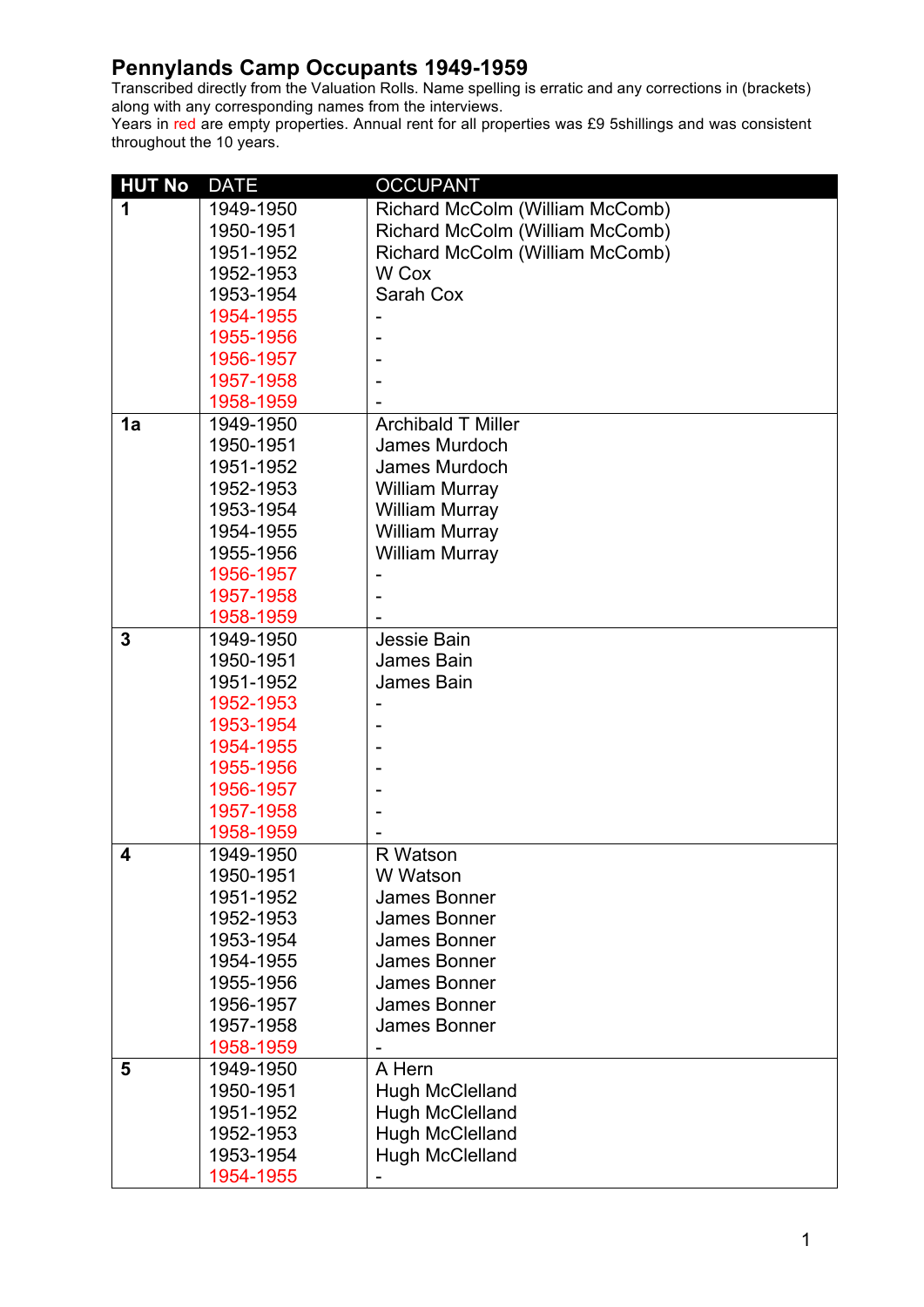Transcribed directly from the Valuation Rolls. Name spelling is erratic and any corrections in (brackets) along with any corresponding names from the interviews.

|     | 1955-1956 |                           |
|-----|-----------|---------------------------|
|     | 1956-1957 |                           |
|     | 1957-1958 |                           |
|     | 1958-1959 |                           |
| 9   | 1949-1950 | <b>Edward Thorburn</b>    |
|     | 1950-1951 | <b>Edward Thorburrow</b>  |
|     | 1951-1952 | <b>Edward Thorburrow</b>  |
|     | 1952-1953 | J McHallam                |
|     | 1953-1954 |                           |
|     | 1954-1955 |                           |
|     | 1955-1956 |                           |
|     | 1956-1957 |                           |
|     | 1957-1958 |                           |
|     | 1958-1959 |                           |
| 10  | 1949-1950 | <b>Peter Cain</b>         |
|     | 1950-1951 | Peter Cain                |
|     | 1951-1952 | John McGinn               |
|     | 1952-1953 |                           |
|     | 1953-1954 |                           |
|     | 1954-1955 |                           |
|     | 1955-1956 |                           |
|     | 1956-1957 |                           |
|     | 1957-1958 |                           |
|     | 1958-1959 |                           |
| 10a | 1949-1950 | John McGinn               |
|     | 1949-1950 | <b>Alexander Murray</b>   |
|     | 1950-1951 | John McGinn               |
|     | 1950-1951 | <b>Alexander Murray</b>   |
|     | 1951-1952 | <b>Archibald Morrison</b> |
|     | 1951-1952 | <b>Alexander Murray</b>   |
|     | 1952-1953 | <b>Archibald Morrison</b> |
|     | 1953-1954 | <b>Archibald Morrison</b> |
|     | 1954-1955 | <b>George Mitchell</b>    |
|     | 1955-1956 | George Mitchell           |
|     | 1956-1957 | <b>George Mitchell</b>    |
|     | 1957-1958 | <b>George Mitchell</b>    |
|     | 1958-1959 |                           |
| 11  | 1949-1950 | <b>John Collins</b>       |
|     | 1950-1951 | <b>John Collins</b>       |
|     | 1951-1952 | <b>Hugh Dorbie</b>        |
|     | 1952-1953 |                           |
|     | 1953-1954 |                           |
|     | 1954-1955 |                           |
|     | 1955-1956 |                           |
|     | 1956-1957 |                           |
|     | 1957-1958 |                           |
|     | 1958-1959 |                           |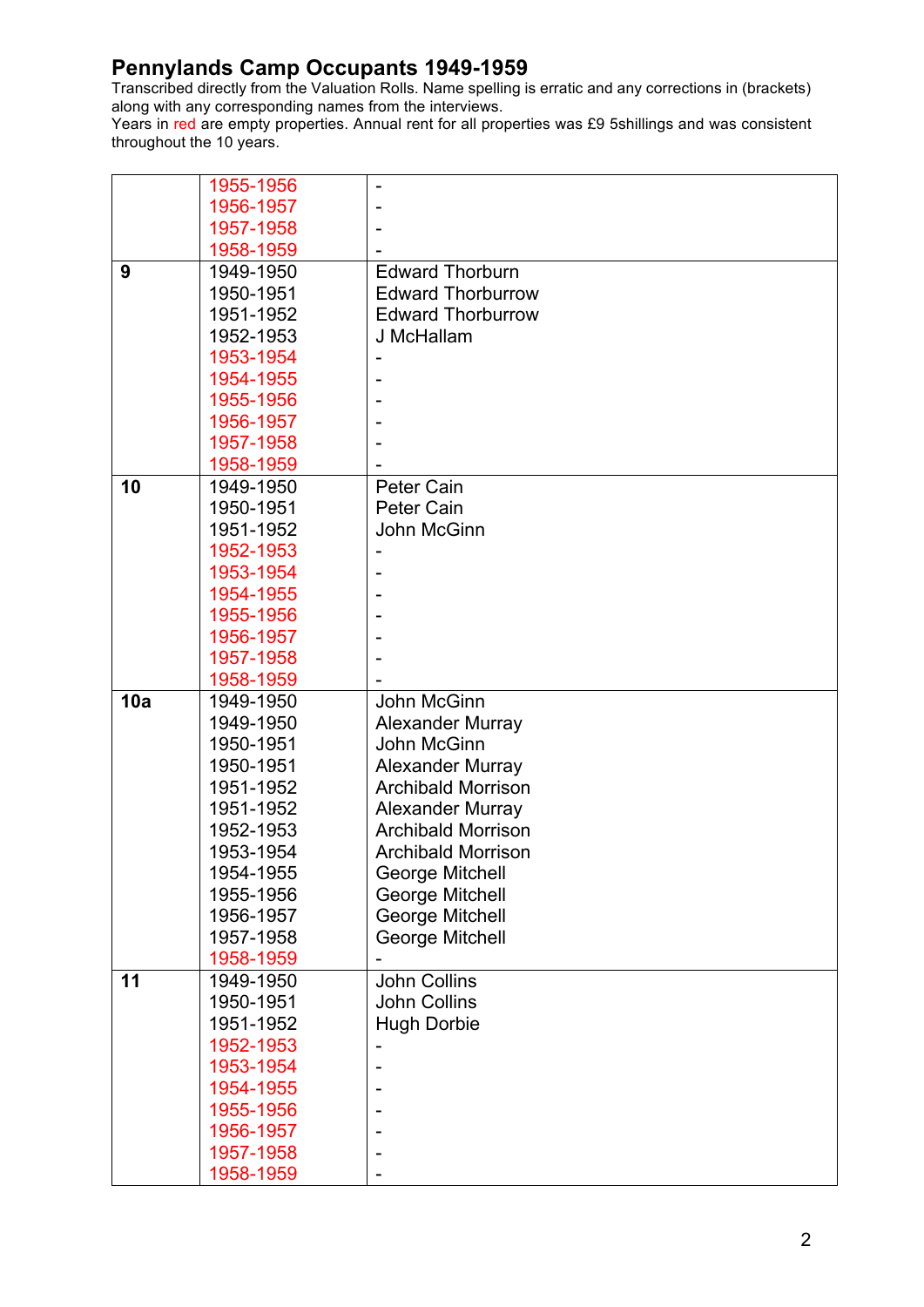Transcribed directly from the Valuation Rolls. Name spelling is erratic and any corrections in (brackets) along with any corresponding names from the interviews.

| 11a | 1949-1950 | <b>Hugh Dorbie</b>      |
|-----|-----------|-------------------------|
|     | 1950-1951 | <b>Hugh Dorbie</b>      |
|     | 1951-1952 |                         |
|     | 1952-1953 | $\blacksquare$          |
|     | 1953-1954 |                         |
|     | 1954-1955 |                         |
|     | 1955-1956 |                         |
|     | 1956-1957 |                         |
|     | 1957-1958 |                         |
|     | 1958-1959 |                         |
| 13  | 1949-1950 | A Malcolmson            |
|     | 1950-1951 | Norman Ashley           |
|     | 1951-1952 | Norman Ashley           |
|     | 1952-1953 | Norman Ashby            |
|     | 1953-1954 | Norman Ashby            |
|     | 1954-1955 | Norman Ashby            |
|     | 1955-1956 | Norman Ashby            |
|     | 1956-1957 | Norman Ashby            |
|     | 1957-1958 | Norman Ashby            |
|     | 1958-1959 |                         |
| 14  | 1949-1950 | <b>Samuel Paul</b>      |
|     | 1950-1951 | <b>Samuel Paul</b>      |
|     | 1951-1952 | <b>Samuel Paul</b>      |
|     | 1952-1953 | <b>Samuel Paul</b>      |
|     | 1953-1954 | <b>Samuel Paul</b>      |
|     | 1954-1955 | <b>Samuel Paul</b>      |
|     | 1955-1956 | <b>Samuel Paul</b>      |
|     | 1956-1957 | <b>Samuel Paul</b>      |
|     | 1957-1958 | <b>Samuel Paul</b>      |
|     | 1958-1959 | -                       |
| 15  | 1949-1950 |                         |
|     | 1950-1951 | <b>William Murray</b>   |
|     | 1951-1952 | William Murray          |
|     | 1952-1953 |                         |
|     | 1953-1954 |                         |
|     | 1954-1955 |                         |
|     | 1955-1956 |                         |
|     | 1956-1957 |                         |
|     | 1957-1958 |                         |
|     | 1958-1959 |                         |
| 16  | 1949-1950 | <b>Matthew Johnston</b> |
|     | 1950-1951 | <b>Alexander Murray</b> |
|     | 1951-1952 | <b>Thomas Walsh</b>     |
|     | 1952-1953 |                         |
|     | 1953-1954 |                         |
|     | 1954-1955 |                         |
|     | 1955-1956 |                         |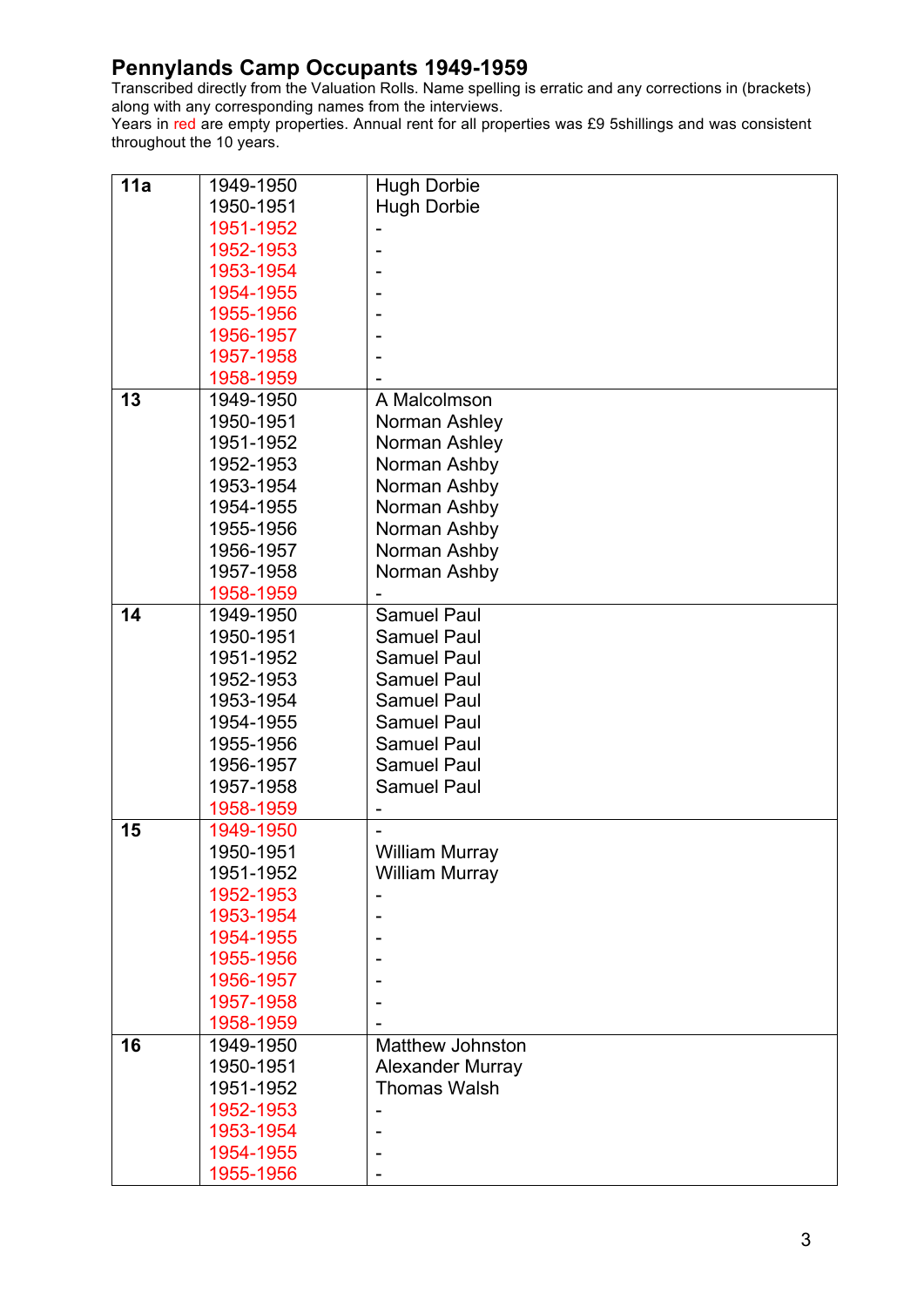Transcribed directly from the Valuation Rolls. Name spelling is erratic and any corrections in (brackets) along with any corresponding names from the interviews.

|     | 1956-1957 |                          |
|-----|-----------|--------------------------|
|     | 1957-1958 |                          |
|     | 1958-1959 |                          |
| 16a | 1949-1950 |                          |
|     | 1950-1951 |                          |
|     | 1951-1952 | Mary McCulloch           |
|     | 1952-1953 | Mary McCulloch           |
|     | 1953-1954 | Mary McCulloch           |
|     | 1954-1955 | Mary McCulloch           |
|     | 1955-1956 | Mary McCulloch           |
|     | 1956-1957 | Mary McCulloch           |
|     | 1957-1958 | Mary Gallacher           |
|     | 1958-1959 |                          |
| 17  | 1949-1950 | <b>Robert Murdoch</b>    |
|     | 1950-1951 | <b>Robert Murdoch</b>    |
|     | 1951-1952 | Annie McCorqudale        |
|     | 1952-1953 | Annie McCorqudale        |
|     | 1953-1954 |                          |
|     | 1954-1955 |                          |
|     | 1955-1956 |                          |
|     | 1956-1957 |                          |
|     | 1957-1958 |                          |
|     | 1958-1959 |                          |
| 17a | 1949-1950 |                          |
|     | 1950-1951 |                          |
|     | 1951-1952 | John McClue              |
|     | 1952-1953 | John McClue              |
|     | 1953-1954 | John McClue              |
|     | 1954-1955 |                          |
|     | 1955-1956 |                          |
|     | 1956-1957 |                          |
|     | 1957-1958 |                          |
|     | 1958-1959 |                          |
| 18  | 1949-1950 | <b>Matcher Euginiusz</b> |
|     | 1950-1951 | <b>Euginiusz Matcher</b> |
|     | 1951-1952 | <b>Euginiusz Matcher</b> |
|     | 1952-1953 | Daisy McCormick          |
|     | 1953-1954 | Daisy McCormick          |
|     | 1954-1955 | Daisy McCormick          |
|     | 1955-1956 | Daisy McCormick          |
|     | 1956-1957 | Daisy McCormick          |
|     | 1957-1958 | Daisy McCormick          |
|     | 1958-1959 |                          |
| 19  | 1949-1950 | A Corrigan               |
|     | 1950-1951 | A Corrigan               |
|     | 1951-1952 | A Corrigan               |
|     | 1952-1953 |                          |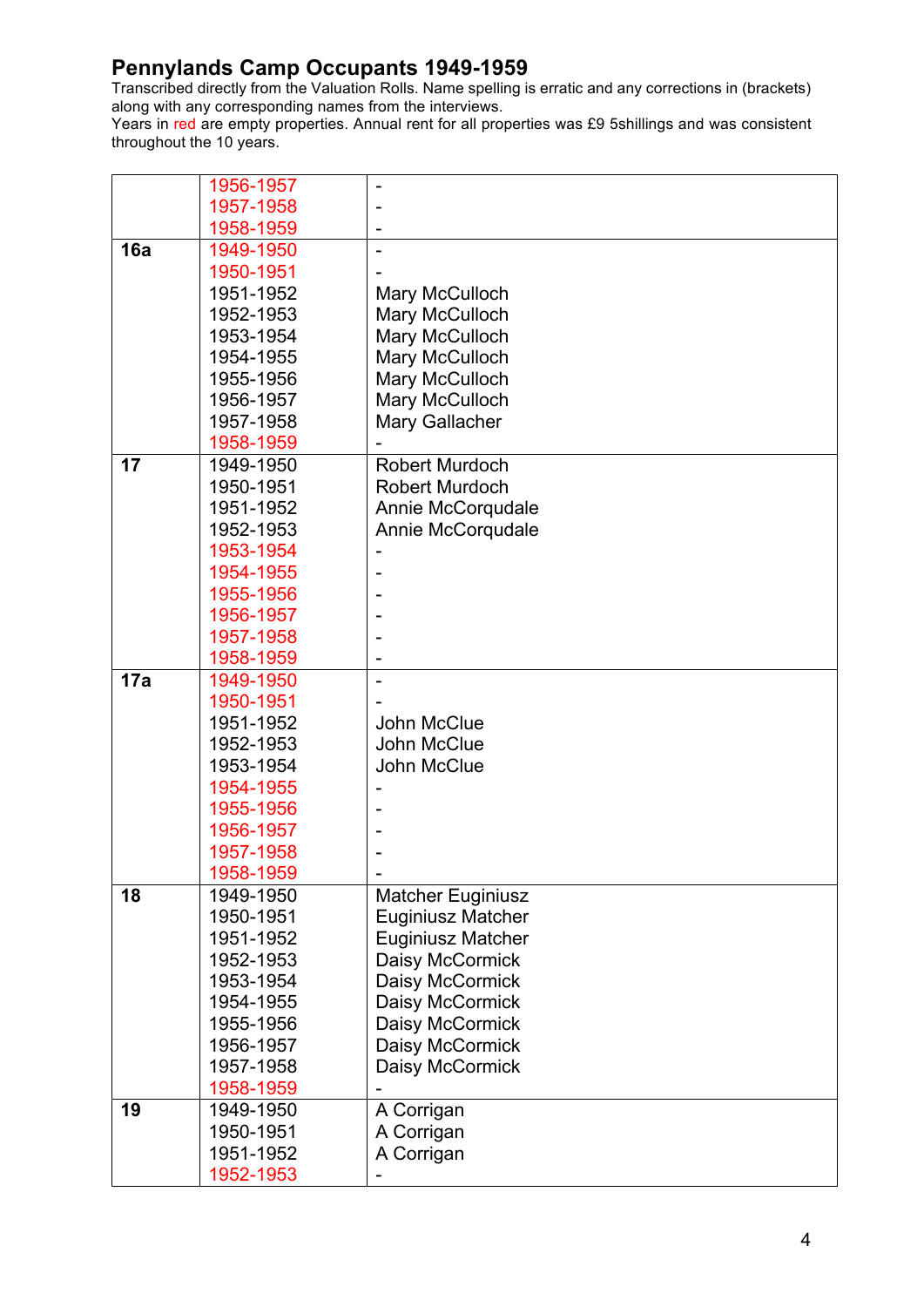Transcribed directly from the Valuation Rolls. Name spelling is erratic and any corrections in (brackets) along with any corresponding names from the interviews.

|    | 1953-1954 |                          |
|----|-----------|--------------------------|
|    | 1954-1955 |                          |
|    | 1955-1956 |                          |
|    | 1956-1957 |                          |
|    | 1957-1958 |                          |
|    | 1958-1959 |                          |
| 22 | 1949-1950 | J Owens                  |
|    | 1950-1951 | J Owens                  |
|    | 1951-1952 | J Owens                  |
|    | 1952-1953 | John H Owens             |
|    | 1953-1954 | John H Owens             |
|    | 1954-1955 |                          |
|    | 1955-1956 |                          |
|    | 1956-1957 |                          |
|    | 1957-1958 |                          |
|    | 1958-1959 |                          |
| 23 | 1949-1950 | <b>Thomas Burley</b>     |
|    | 1950-1951 | <b>Thomas Burley</b>     |
|    | 1951-1952 | A McClelland             |
|    | 1952-1953 | <b>Andrew McClelland</b> |
|    | 1953-1954 | <b>Andrew McClelland</b> |
|    | 1954-1955 |                          |
|    | 1955-1956 |                          |
|    | 1956-1957 |                          |
|    | 1957-1958 |                          |
|    | 1958-1959 |                          |
| 24 | 1949-1950 | $\overline{\phantom{0}}$ |
|    | 1950-1951 |                          |
|    | 1951-1952 |                          |
|    | 1952-1953 | <b>Susan Kelly</b>       |
|    | 1953-1954 | <b>Susan Kelly</b>       |
|    | 1954-1955 | <b>Henry Gallacher</b>   |
|    | 1955-1956 |                          |
|    | 1956-1957 |                          |
|    | 1957-1958 |                          |
|    | 1958-1959 |                          |
| 25 | 1949-1950 | <b>McWhinney</b>         |
|    | 1949-1950 | J B Thorpe               |
|    | 1950-1951 | <b>Andrew McWhinney</b>  |
|    | 1950-1951 | Jean B Thorpe            |
|    | 1951-1952 | Andrew B Love            |
|    | 1952-1953 | Andrew B Love            |
|    | 1953-1954 |                          |
|    | 1954-1955 |                          |
|    | 1955-1956 |                          |
|    | 1956-1957 |                          |
|    | 1957-1958 |                          |
|    |           |                          |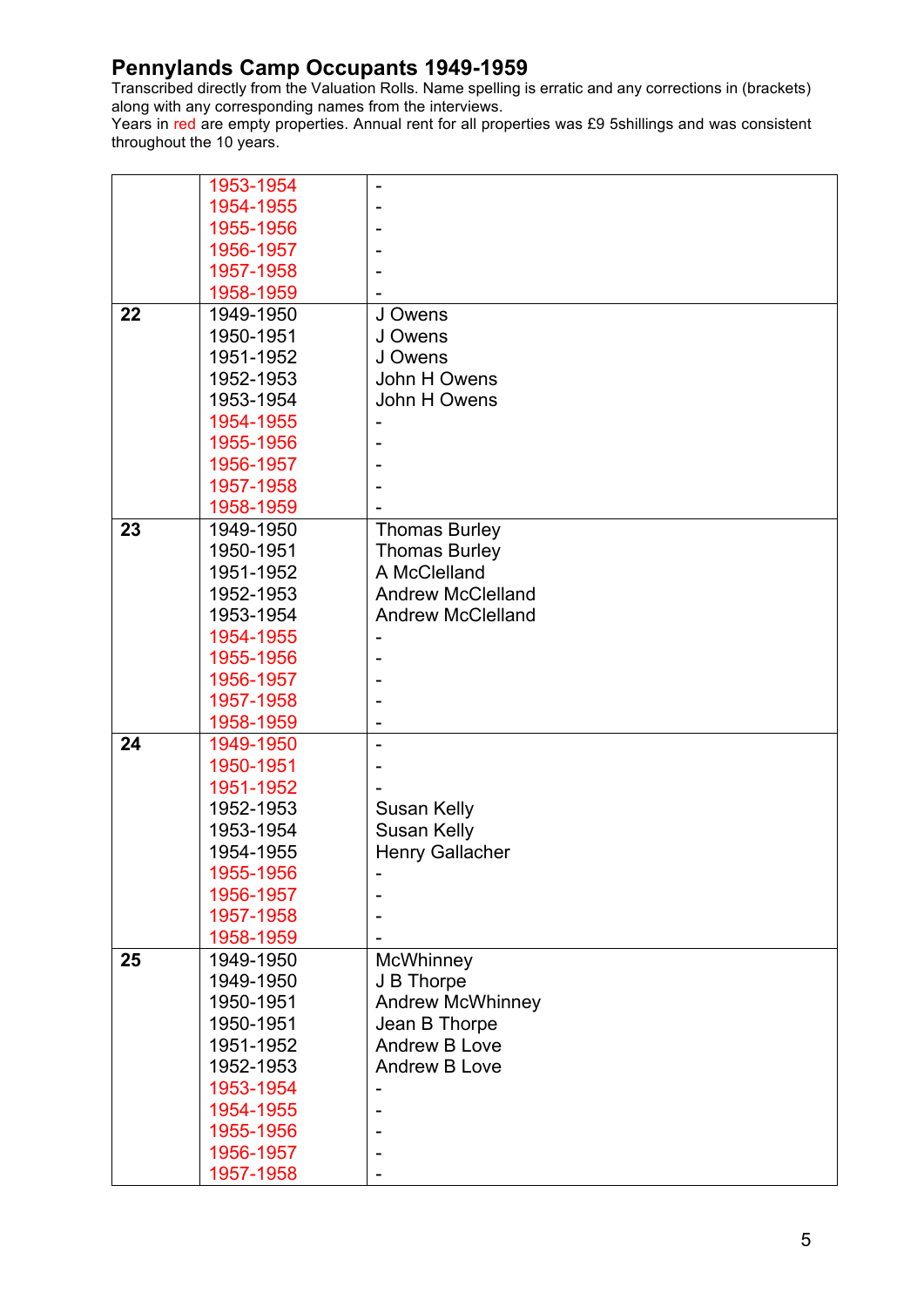Transcribed directly from the Valuation Rolls. Name spelling is erratic and any corrections in (brackets) along with any corresponding names from the interviews.

|    | 1958-1959 |                                                       |
|----|-----------|-------------------------------------------------------|
| 28 | 1949-1950 | S Young                                               |
|    | 1950-1951 |                                                       |
|    | 1951-1952 |                                                       |
|    | 1952-1953 |                                                       |
|    | 1953-1954 |                                                       |
|    | 1954-1955 |                                                       |
|    | 1955-1956 |                                                       |
|    | 1956-1957 |                                                       |
|    | 1957-1958 |                                                       |
|    | 1958-1959 |                                                       |
| 29 | 1949-1950 | <b>William Borthwick</b>                              |
|    | 1950-1951 | <b>William Borthwick</b>                              |
|    | 1951-1952 | <b>William Borthwick</b>                              |
|    | 1952-1953 | <b>William Borthwick</b>                              |
|    | 1953-1954 | Andrew B Love                                         |
|    | 1954-1955 | <b>Mary McIntyre</b>                                  |
|    | 1955-1956 | Mary McIntyre                                         |
|    | 1956-1957 | Mary McIntyre                                         |
|    | 1957-1958 | Mary McIntyre                                         |
|    | 1958-1959 |                                                       |
| 30 | 1949-1950 | <b>Trevor Morley</b>                                  |
|    | 1949-1950 | S Yates                                               |
|    | 1950-1951 | James Graham                                          |
|    | 1950-1951 | S Yates                                               |
|    | 1951-1952 | James Graham                                          |
|    | 1952-1953 | <b>Robert Ward</b>                                    |
|    | 1953-1954 | Adam Zbrouski (Adam Zborowski, Clarke, Tom Callaghan) |
|    | 1954-1955 | Adam Zbrouski (Adam Zborowski, Clarke, Tom Callaghan) |
|    | 1955-1956 | Adam Zbrouski (Adam Zborowski, Clarke, Tom Callaghan) |
|    | 1956-1957 | Adam Zbrouski (Adam Zborowski, Clarke, Tom Callaghan) |
|    | 1957-1958 | Adam Zbrouski (Adam Zborowski, Clarke, Tom Callaghan) |
|    | 1958-1959 |                                                       |
| 31 | 1949-1950 | J Ruggeri                                             |
|    | 1950-1951 | J Ruggeri                                             |
|    | 1951-1952 | J Ruggeri                                             |
|    | 1952-1953 | <b>Felix Stangrestke</b>                              |
|    | 1953-1954 | <b>Felix Stangrestke</b>                              |
|    | 1954-1955 |                                                       |
|    | 1955-1956 |                                                       |
|    | 1956-1957 |                                                       |
|    | 1957-1958 |                                                       |
|    | 1958-1959 |                                                       |
| 32 | 1949-1950 | A Robinson                                            |
|    | 1950-1951 | A Robinson                                            |
|    | 1951-1952 |                                                       |
|    | 1952-1953 |                                                       |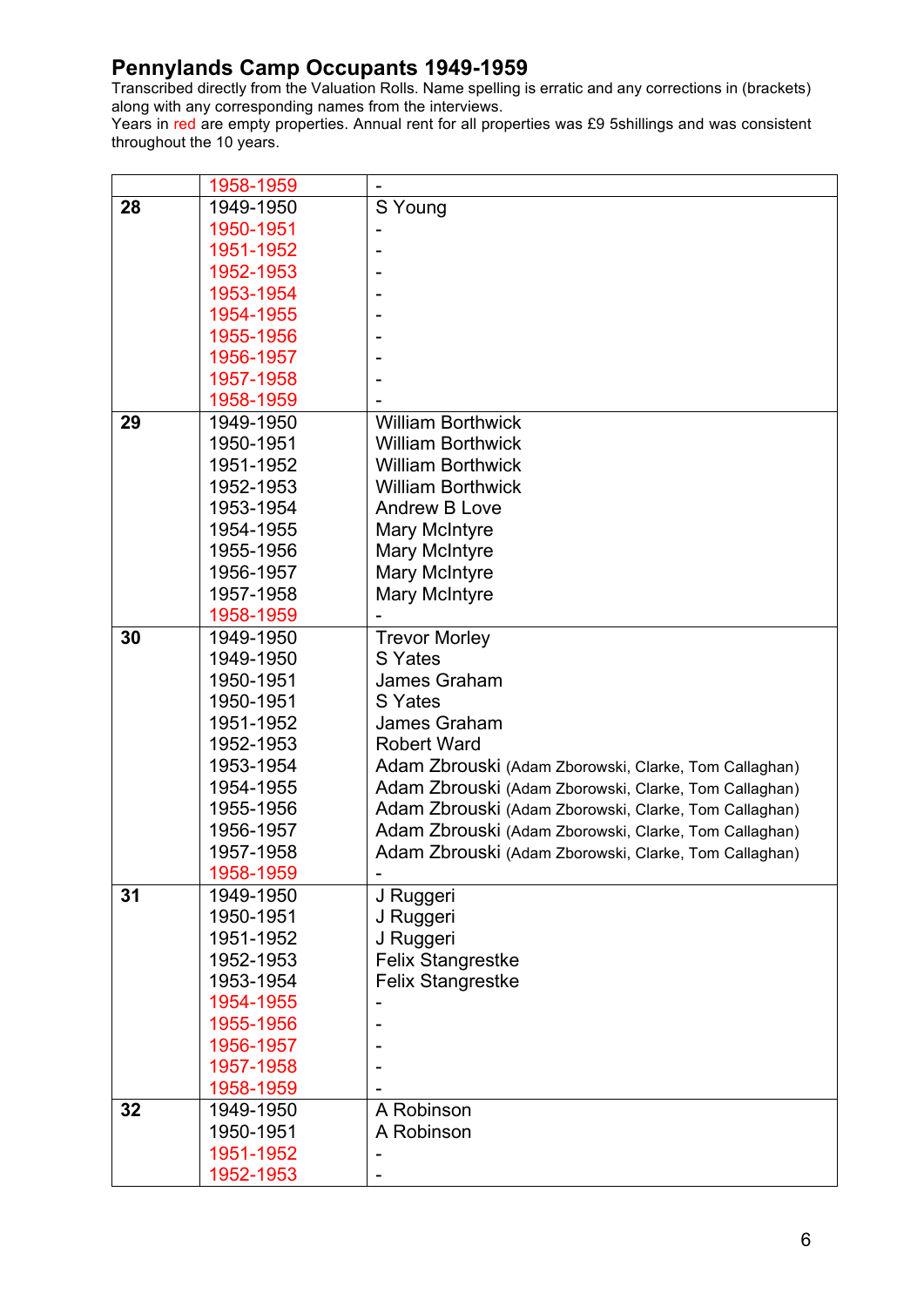Transcribed directly from the Valuation Rolls. Name spelling is erratic and any corrections in (brackets) along with any corresponding names from the interviews.

|     | 1953-1954              |                                  |
|-----|------------------------|----------------------------------|
|     | 1954-1955              |                                  |
|     | 1955-1956              |                                  |
|     | 1956-1957              |                                  |
|     | 1957-1958              |                                  |
|     | 1958-1959              |                                  |
| F32 | 1949-1950              | D Bunton (Bunten)                |
|     | 1950-1951              | D Bunton (Bunten)                |
|     | 1951-1952              |                                  |
|     | 1952-1953              |                                  |
|     | 1953-1954              |                                  |
|     | 1954-1955              |                                  |
|     | 1955-1956              |                                  |
|     | 1956-1957              |                                  |
|     | 1957-1958              |                                  |
|     | 1958-1959              |                                  |
| F33 | 1949-1950              | ۰                                |
|     | 1950-1951              |                                  |
|     | 1951-1952              | <b>G McConnell</b>               |
|     | 1952-1953              |                                  |
|     | 1953-1954              |                                  |
|     | 1954-1955              |                                  |
|     | 1955-1956              |                                  |
|     |                        |                                  |
|     | 1956-1957              |                                  |
|     | 1957-1958              |                                  |
| 34a | 1958-1959              |                                  |
|     | 1949-1950              | Kasik Korpalski                  |
|     | 1950-1951<br>1951-1952 | Kasik Korpalski                  |
|     |                        | Kasik Korpalski                  |
|     | 1952-1953              |                                  |
|     | 1953-1954              |                                  |
|     | 1954-1955              |                                  |
|     | 1955-1956              |                                  |
|     | 1956-1957<br>1957-1958 |                                  |
|     |                        |                                  |
| 35  | 1958-1959              |                                  |
|     | 1949-1950<br>1949-1950 | <b>James Parker</b><br>R Gilmour |
|     | 1950-1951              | <b>James Parker</b>              |
|     | 1951-1952              | Josef Tarcyzk                    |
|     |                        |                                  |
|     | 1952-1953              | <b>Marion Ferguson</b>           |
|     | 1953-1954<br>1954-1955 | <b>Marion Ferguson</b>           |
|     |                        |                                  |
|     | 1955-1956              |                                  |
|     | 1956-1957              |                                  |
|     | 1957-1958              |                                  |
|     | 1958-1959              |                                  |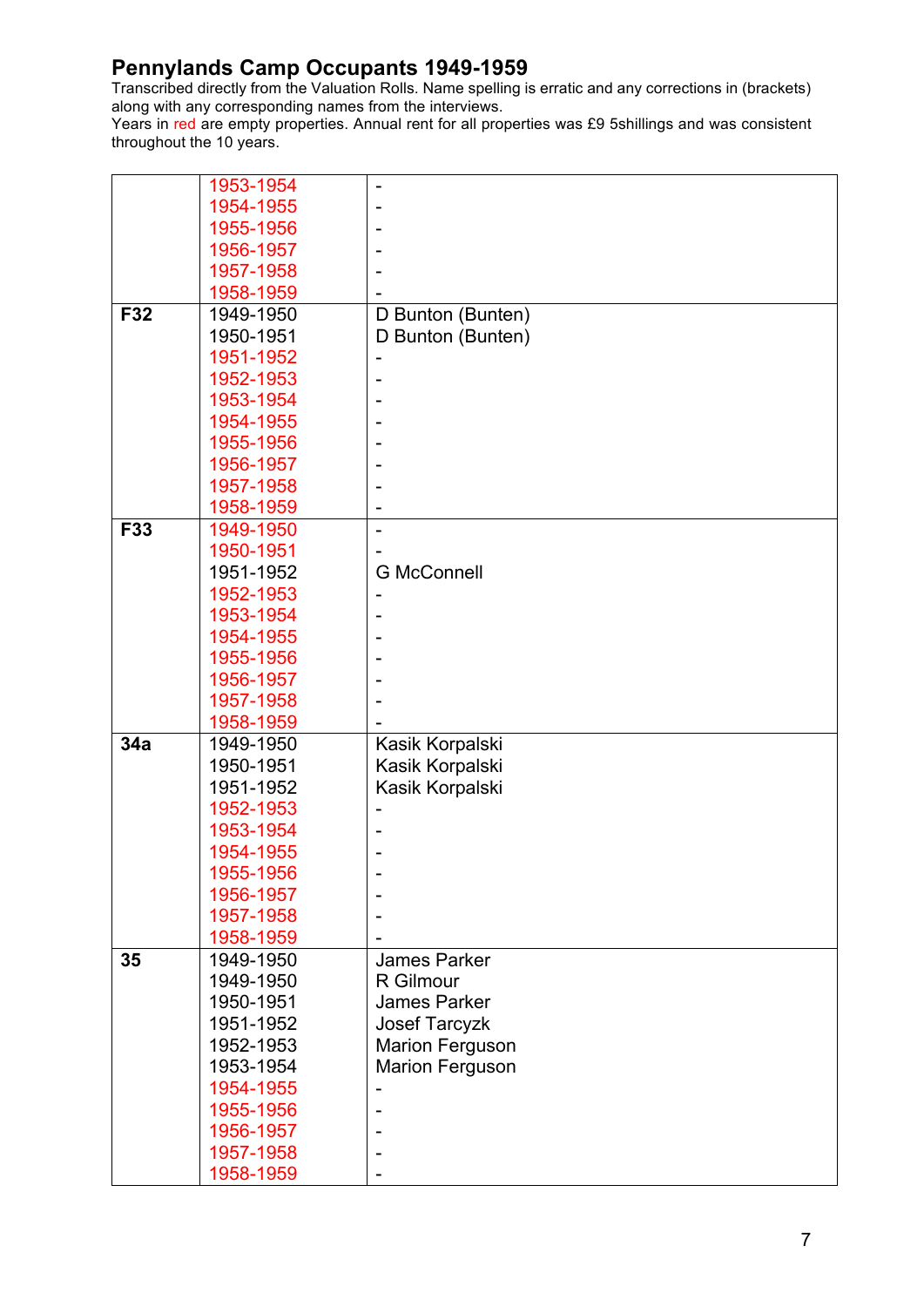Transcribed directly from the Valuation Rolls. Name spelling is erratic and any corrections in (brackets) along with any corresponding names from the interviews.

| 35a | 1949-1950 |                        |
|-----|-----------|------------------------|
|     | 1950-1951 | <b>Hugh Cameron</b>    |
|     | 1951-1952 | Mrs Ferguson           |
|     | 1952-1953 |                        |
|     | 1953-1954 |                        |
|     | 1954-1955 |                        |
|     | 1955-1956 |                        |
|     | 1956-1957 |                        |
|     | 1957-1958 |                        |
|     | 1958-1959 |                        |
| 37  | 1949-1950 | <b>Thomas Paton</b>    |
|     | 1950-1951 |                        |
|     | 1951-1952 | ۰                      |
|     | 1952-1953 |                        |
|     | 1953-1954 |                        |
|     | 1954-1955 |                        |
|     | 1955-1956 |                        |
|     | 1956-1957 |                        |
|     | 1957-1958 |                        |
|     | 1958-1959 |                        |
| 38  | 1949-1950 |                        |
|     | 1950-1951 | <b>Brinley E Ebdon</b> |
|     | 1951-1952 | Mary McIntyre          |
|     | 1952-1953 | Mary McIntyre          |
|     | 1953-1954 | Mary McIntyre          |
|     | 1954-1955 |                        |
|     | 1955-1956 |                        |
|     | 1956-1957 |                        |
|     | 1957-1958 |                        |
|     | 1958-1959 |                        |
| 39  | 1949-1950 | <b>Patrick McQueen</b> |
|     | 1950-1951 | <b>Patrick McQueen</b> |
|     | 1951-1952 |                        |
|     | 1952-1953 |                        |
|     | 1953-1954 |                        |
|     | 1954-1955 |                        |
|     | 1955-1956 |                        |
|     | 1956-1957 |                        |
|     | 1957-1958 |                        |
|     | 1958-1959 |                        |
| 40  | 1949-1950 | <b>Robert Ward</b>     |
|     | 1950-1951 | <b>Robert Ward</b>     |
|     | 1951-1952 | <b>Robert Ward</b>     |
|     | 1952-1953 |                        |
|     | 1953-1954 |                        |
|     | 1954-1955 |                        |
|     | 1955-1956 |                        |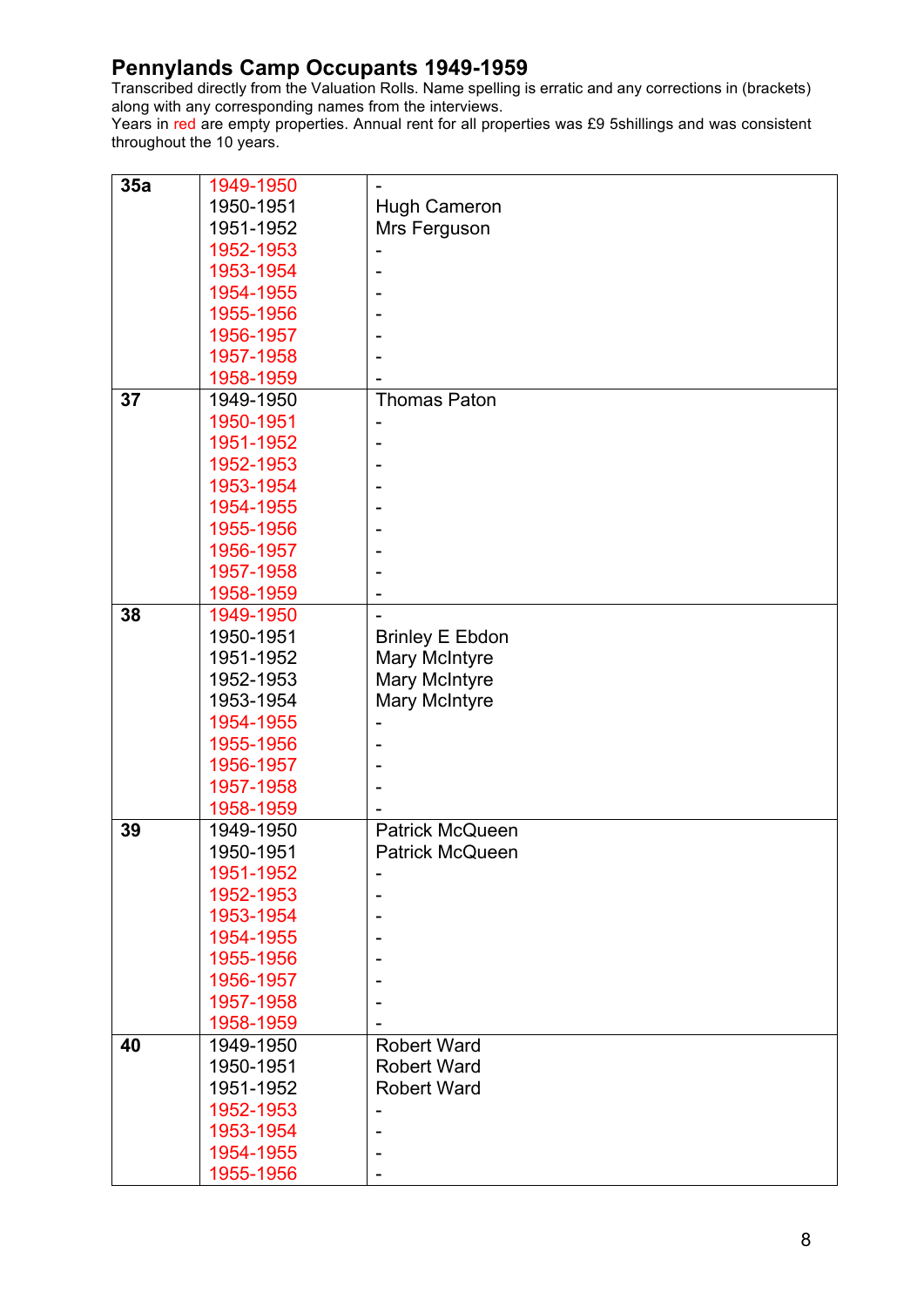Transcribed directly from the Valuation Rolls. Name spelling is erratic and any corrections in (brackets) along with any corresponding names from the interviews.

|     | 1956-1957 |                         |
|-----|-----------|-------------------------|
|     | 1957-1958 |                         |
|     | 1958-1959 |                         |
| 44  | 1949-1950 | <b>Hugh Clark</b>       |
|     | 1950-1951 | <b>Hugh Clark</b>       |
|     | 1951-1952 | <b>Alexander Murray</b> |
|     | 1952-1953 | <b>Alexander Murray</b> |
|     | 1953-1954 | <b>Alexander Murray</b> |
|     | 1954-1955 |                         |
|     | 1955-1956 |                         |
|     | 1956-1957 |                         |
|     | 1957-1958 |                         |
|     | 1958-1959 |                         |
| 44a | 1949-1950 | James Munro             |
|     | 1950-1951 | James Munro             |
|     | 1951-1952 |                         |
|     | 1952-1953 |                         |
|     | 1953-1954 |                         |
|     | 1954-1955 |                         |
|     | 1955-1956 |                         |
|     | 1956-1957 |                         |
|     | 1957-1958 |                         |
|     | 1958-1959 |                         |
| 46  | 1949-1950 | J Booth                 |
|     | 1950-1951 | J Booth                 |
|     | 1951-1952 | J Booth                 |
|     | 1952-1953 | W Radburn               |
|     | 1953-1954 | W Radburn               |
|     | 1954-1955 |                         |
|     | 1955-1956 |                         |
|     | 1956-1957 |                         |
|     | 1957-1958 |                         |
|     | 1958-1959 |                         |
| 47  | 1949-1950 | Alex Irvine             |
|     | 1950-1951 | Alex Irvine             |
|     | 1951-1952 | <b>R</b> Nicks          |
|     | 1952-1953 | <b>Raymond Nicks</b>    |
|     | 1953-1954 | <b>Raymond Nicks</b>    |
|     | 1954-1955 |                         |
|     | 1955-1956 |                         |
|     | 1956-1957 |                         |
|     | 1957-1958 |                         |
|     | 1958-1959 |                         |
| 49  | 1949-1950 | R Nicks                 |
|     | 1950-1951 | R Nicks                 |
|     | 1951-1952 |                         |
|     | 1952-1953 |                         |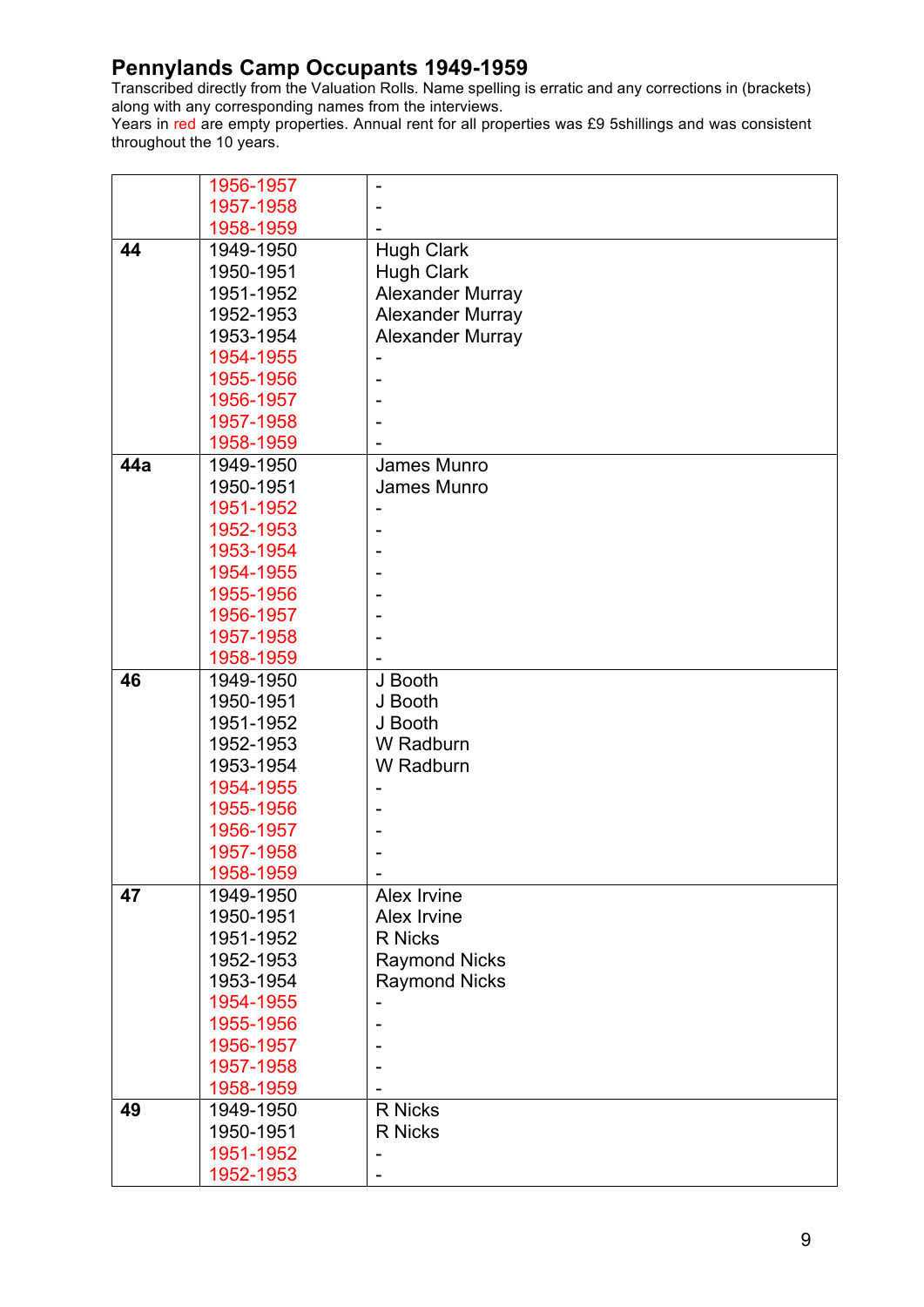Transcribed directly from the Valuation Rolls. Name spelling is erratic and any corrections in (brackets) along with any corresponding names from the interviews.

|     | 1953-1954 |                                          |
|-----|-----------|------------------------------------------|
|     | 1954-1955 |                                          |
|     | 1955-1956 |                                          |
|     | 1956-1957 |                                          |
|     | 1957-1958 |                                          |
|     | 1958-1959 |                                          |
| 50  | 1949-1950 | D Graham                                 |
|     | 1950-1951 | D Graham                                 |
|     | 1951-1952 |                                          |
|     | 1952-1953 |                                          |
|     | 1953-1954 |                                          |
|     | 1954-1955 |                                          |
|     | 1955-1956 |                                          |
|     | 1956-1957 |                                          |
|     | 1957-1958 |                                          |
|     | 1958-1959 |                                          |
| 51  | 1949-1950 | J Turner                                 |
|     | 1950-1951 | <b>Peter Marshal</b>                     |
|     | 1951-1952 | <b>Peter Marshal</b>                     |
|     | 1952-1953 | <b>Peter Marshal</b>                     |
|     | 1953-1954 | <b>Peter Marshal</b>                     |
|     | 1954-1955 |                                          |
|     | 1955-1956 |                                          |
|     | 1956-1957 |                                          |
|     | 1957-1958 |                                          |
|     | 1958-1959 |                                          |
| 55  | 1949-1950 | <b>Arthur Devlin &amp; Peter Torrans</b> |
|     | 1950-1951 | <b>Andrew Robinson</b>                   |
|     | 1951-1952 | <b>Andrew Robinson</b>                   |
|     | 1952-1953 | <b>Andrew Robinson</b>                   |
|     | 1953-1954 |                                          |
|     | 1954-1955 | ۰                                        |
|     | 1955-1956 |                                          |
|     | 1956-1957 |                                          |
|     | 1957-1958 |                                          |
|     | 1958-1959 |                                          |
| 55a | 1949-1950 | William Gallagher                        |
|     | 1950-1951 | <b>Arthur Develin</b>                    |
|     | 1951-1952 |                                          |
|     | 1952-1953 |                                          |
|     | 1953-1954 |                                          |
|     | 1954-1955 |                                          |
|     | 1955-1956 |                                          |
|     | 1956-1957 |                                          |
|     | 1957-1958 |                                          |
|     | 1958-1959 |                                          |
| 56  |           |                                          |
|     | 1949-1950 | <b>Francis Loy</b>                       |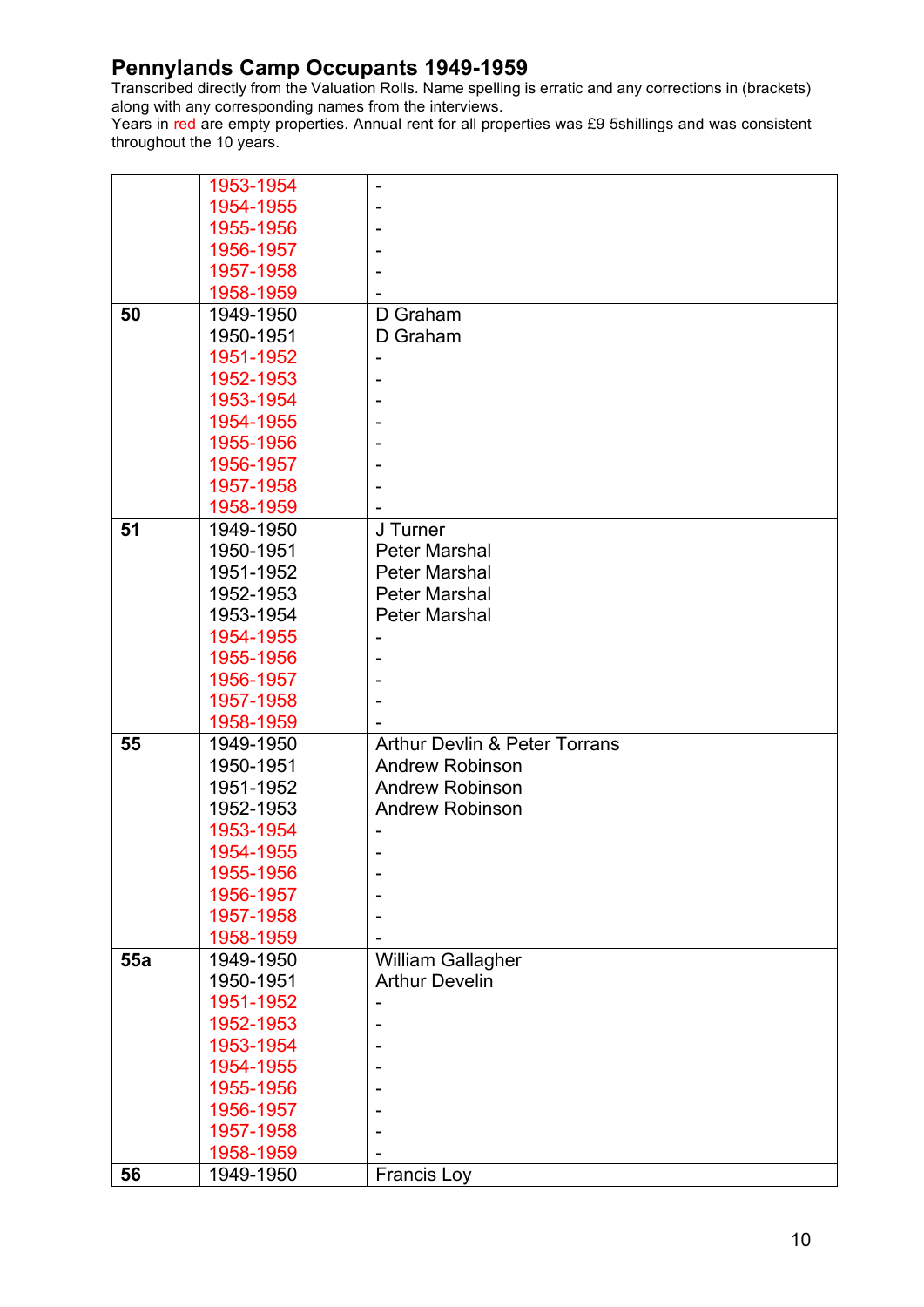Transcribed directly from the Valuation Rolls. Name spelling is erratic and any corrections in (brackets) along with any corresponding names from the interviews.

|            | 1950-1951 | <b>Francis Loy</b>       |
|------------|-----------|--------------------------|
|            | 1951-1952 |                          |
|            | 1952-1953 |                          |
|            | 1953-1954 | ۰                        |
|            | 1954-1955 |                          |
|            | 1955-1956 |                          |
|            | 1956-1957 |                          |
|            |           |                          |
|            | 1957-1958 |                          |
|            | 1958-1959 |                          |
| <b>56a</b> | 1949-1950 | D Lamont                 |
|            | 1950-1951 |                          |
|            | 1951-1952 |                          |
|            | 1952-1953 |                          |
|            | 1953-1954 |                          |
|            | 1954-1955 |                          |
|            | 1955-1956 |                          |
|            | 1956-1957 |                          |
|            | 1957-1958 |                          |
|            | 1958-1959 |                          |
| 57         | 1949-1950 | George McIlvaney         |
|            | 1950-1951 | George McIlvaney         |
|            | 1952-1953 |                          |
|            | 1953-1954 |                          |
|            | 1954-1955 |                          |
|            | 1955-1956 |                          |
|            | 1956-1957 |                          |
|            | 1957-1958 |                          |
|            |           |                          |
|            | 1958-1959 |                          |
| 57a        | 1949-1950 | <b>Robert Elliot</b>     |
|            | 1950-1951 | <b>Felix Stangrestke</b> |
|            | 1951-1952 | <b>Felix Stangrestke</b> |
|            | 1952-1953 |                          |
|            | 1953-1954 |                          |
|            | 1954-1955 |                          |
|            | 1955-1956 |                          |
|            | 1956-1957 |                          |
|            | 1957-1958 |                          |
|            | 1958-1959 |                          |
| 58         | 1949-1950 | David McPhee             |
|            | 1949-1950 | J Auld                   |
|            | 1950-1951 | <b>Josef Tureyzk</b>     |
|            | 1950-1951 | <b>G McConnell</b>       |
|            | 1951-1952 |                          |
|            | 1952-1953 |                          |
|            | 1953-1954 |                          |
|            | 1954-1955 |                          |
|            | 1955-1956 |                          |
|            |           |                          |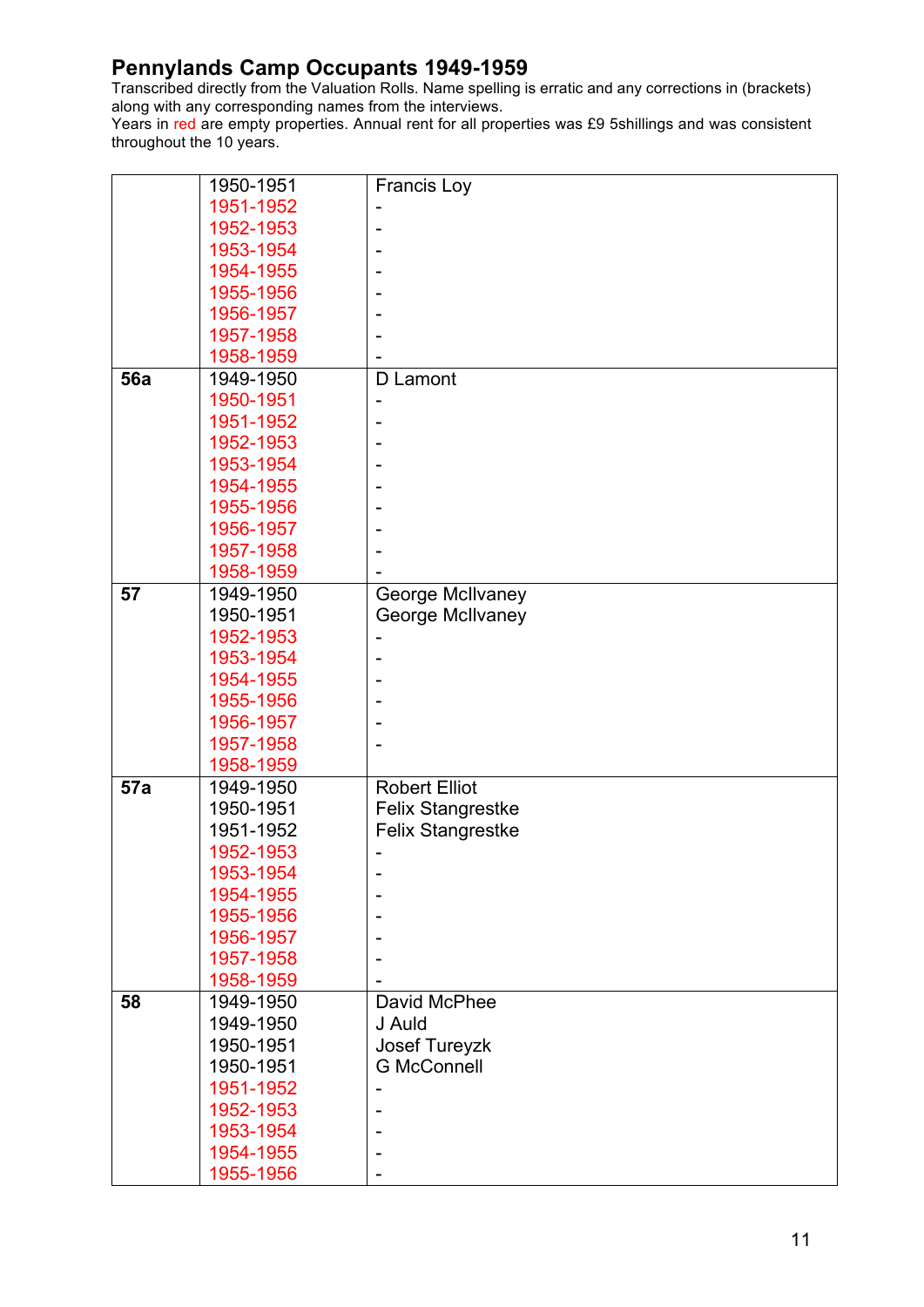Transcribed directly from the Valuation Rolls. Name spelling is erratic and any corrections in (brackets) along with any corresponding names from the interviews.

|            | 1956-1957 |                         |
|------------|-----------|-------------------------|
|            | 1957-1958 |                         |
|            | 1958-1959 |                         |
| 59         | 1949-1950 | <b>Robert Lorimer</b>   |
|            | 1950-1951 | <b>Robert McDougal</b>  |
|            | 1951-1952 |                         |
|            | 1952-1953 |                         |
|            | 1953-1954 |                         |
|            | 1954-1955 |                         |
|            | 1955-1956 |                         |
|            | 1956-1957 |                         |
|            | 1957-1958 |                         |
|            | 1958-1959 |                         |
| 59a        | 1949-1950 | J Ritchie               |
|            | 1950-1951 | James Booner            |
|            | 1951-1952 |                         |
|            | 1952-1953 |                         |
|            | 1953-1954 |                         |
|            | 1954-1955 |                         |
|            | 1955-1956 |                         |
|            | 1956-1957 |                         |
|            | 1957-1958 |                         |
|            | 1958-1959 |                         |
| <b>60a</b> | 1949-1950 | J McGregor              |
|            | 1949-1950 | J Parker                |
|            | 1950-1951 | James McGregor          |
|            | 1950-1951 | <b>Archibald Parker</b> |
|            | 1951-1952 | <b>Archibald Parker</b> |
|            | 1952-1953 | <b>Archibald Parker</b> |
|            | 1953-1954 | <b>Archibald Parker</b> |
|            | 1954-1955 |                         |
|            | 1955-1956 |                         |
|            | 1956-1957 |                         |
|            | 1957-1958 |                         |
|            | 1958-1959 |                         |
| 61         | 1949-1950 | <b>William Redburn</b>  |
|            | 1950-1951 | <b>William Dootson</b>  |
|            | 1951-1952 | <b>William Dootson</b>  |
|            | 1952-1953 |                         |
|            | 1953-1954 |                         |
|            | 1954-1955 |                         |
|            | 1955-1956 |                         |
|            | 1956-1957 |                         |
|            | 1957-1958 |                         |
|            | 1958-1959 |                         |
| 61a        | 1949-1950 | John Milligan           |
|            | 1950-1951 | John Milligan           |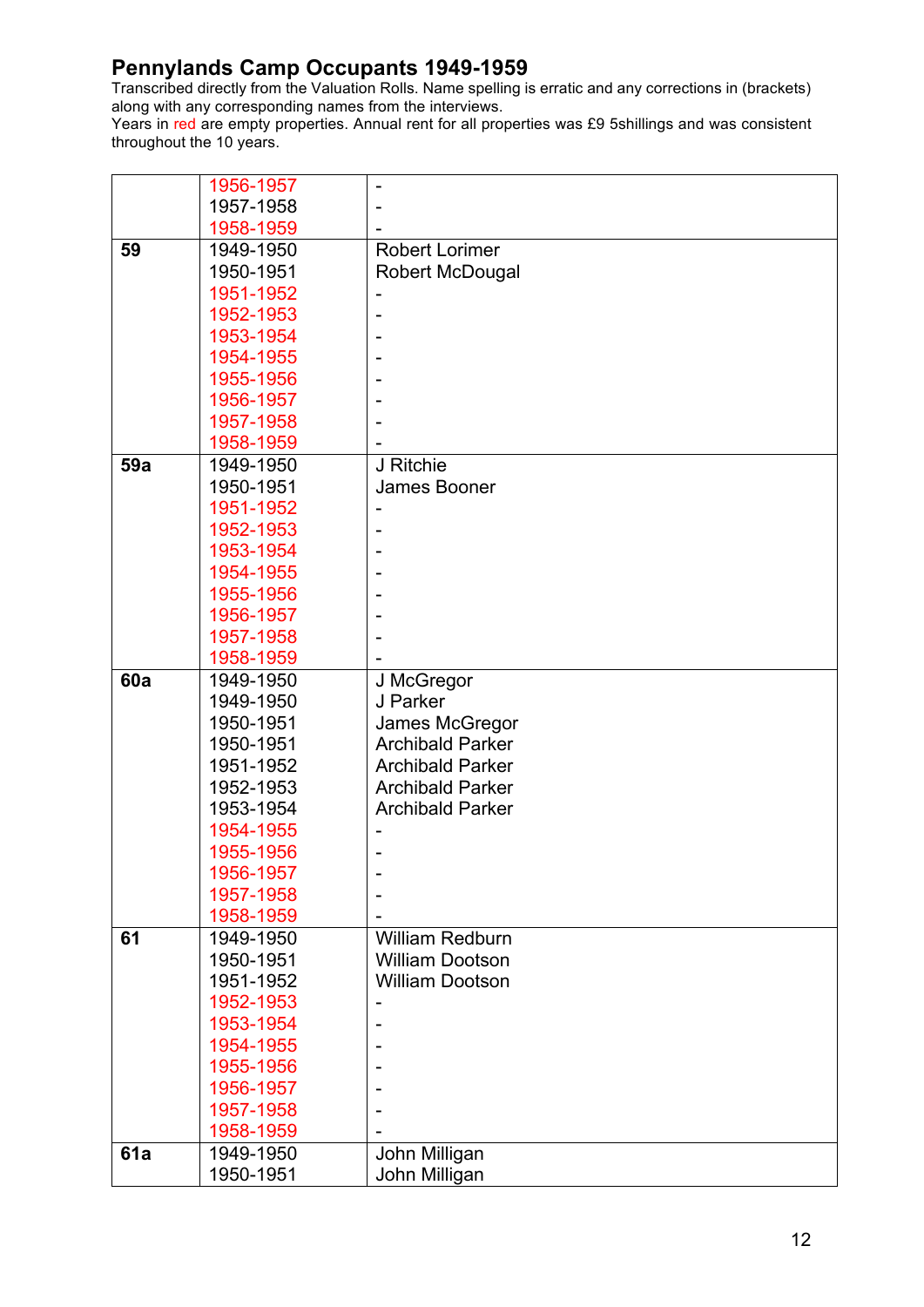Transcribed directly from the Valuation Rolls. Name spelling is erratic and any corrections in (brackets) along with any corresponding names from the interviews.

|     | 1951-1952 |                                                        |
|-----|-----------|--------------------------------------------------------|
|     | 1952-1953 |                                                        |
|     | 1953-1954 |                                                        |
|     | 1954-1955 |                                                        |
|     | 1955-1956 |                                                        |
|     | 1956-1957 |                                                        |
|     | 1957-1958 |                                                        |
|     | 1958-1959 |                                                        |
| 62  | 1949-1950 | M Kuberski                                             |
|     | 1950-1951 | M Kuberski                                             |
|     | 1951-1952 | John McHallam                                          |
|     | 1952-1953 |                                                        |
|     | 1953-1954 |                                                        |
|     | 1954-1955 |                                                        |
|     | 1955-1956 |                                                        |
|     | 1956-1957 |                                                        |
|     | 1957-1958 |                                                        |
|     | 1958-1959 |                                                        |
| 62a | 1949-1950 | <b>William Cox</b>                                     |
|     | 1950-1951 | <b>William Cox</b>                                     |
|     | 1951-1952 | <b>William Cox</b>                                     |
|     | 1952-1953 |                                                        |
|     | 1953-1954 |                                                        |
|     | 1954-1955 |                                                        |
|     | 1955-1956 |                                                        |
|     | 1956-1957 |                                                        |
|     | 1957-1958 |                                                        |
|     | 1958-1959 |                                                        |
| 63  | 1949-1950 | James McBride                                          |
|     | 1950-1951 | <b>James McBride</b>                                   |
|     | 1951-1952 |                                                        |
|     | 1952-1953 |                                                        |
|     | 1953-1954 |                                                        |
|     | 1954-1955 |                                                        |
|     | 1955-1956 |                                                        |
|     | 1956-1957 |                                                        |
|     | 1957-1958 |                                                        |
|     | 1958-1959 |                                                        |
| 66  | 1949-1950 | Boranski (Adam Zborowski, Clarke, Tom Callaghan)       |
|     | 1950-1951 | Adam Boranski (Adam Zborowski, Clarke, Tom Callaghan)  |
|     | 1951-1952 | Adam Boranski (Adam Zborowski, Clarke, Tom Callaghan)  |
|     | 1952-1953 | Adam Zborouski (Adam Zborowski, Clarke, Tom Callaghan) |
|     | 1953-1954 |                                                        |
|     | 1954-1955 |                                                        |
|     | 1955-1956 |                                                        |
|     | 1956-1957 |                                                        |
|     | 1957-1958 |                                                        |
|     |           |                                                        |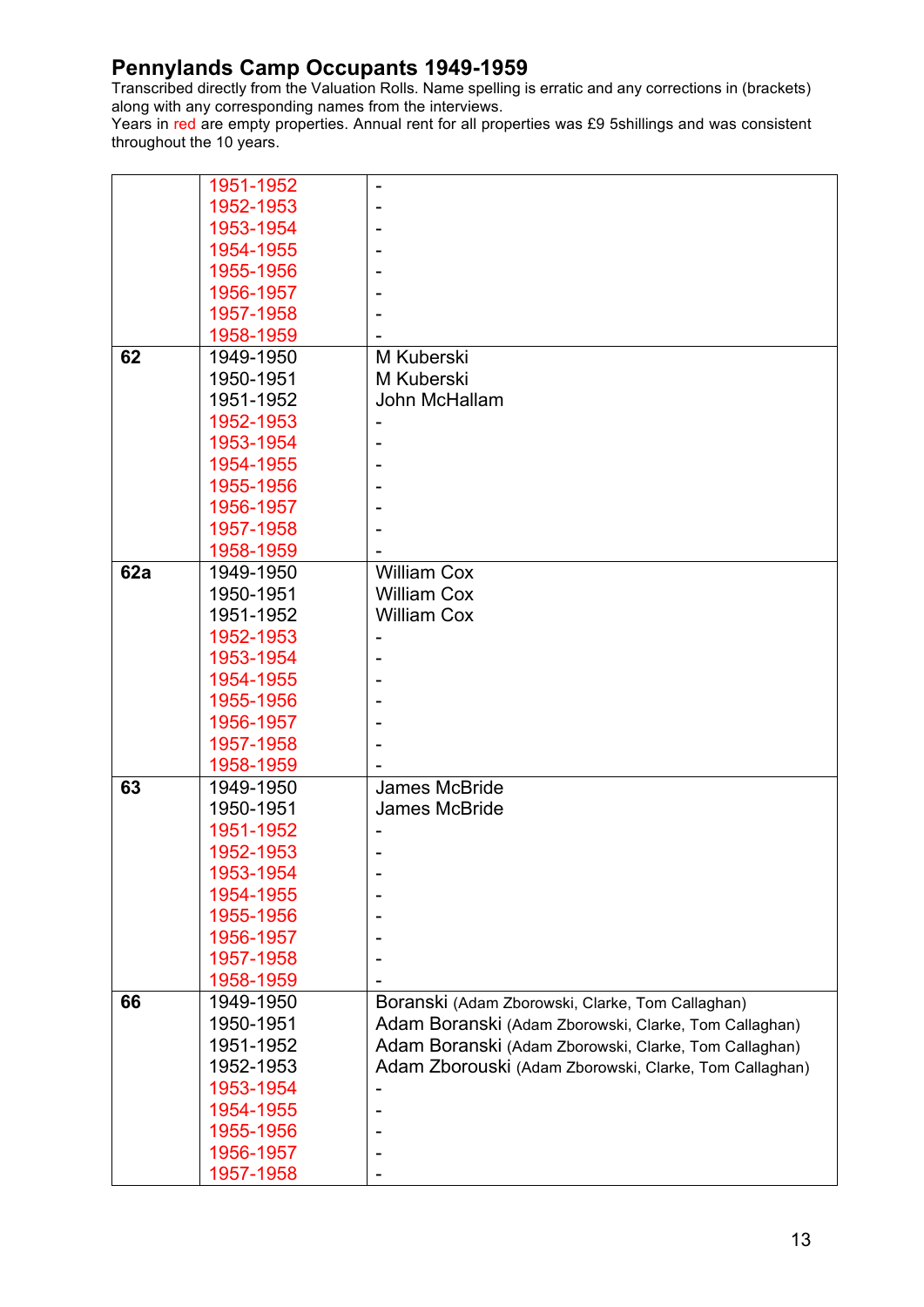Transcribed directly from the Valuation Rolls. Name spelling is erratic and any corrections in (brackets) along with any corresponding names from the interviews.

|      | 1958-1959 |                         |
|------|-----------|-------------------------|
| 67   | 1949-1950 | A Murray                |
|      | 1950-1951 |                         |
|      | 1951-1952 |                         |
|      | 1952-1953 |                         |
|      | 1953-1954 |                         |
|      | 1954-1955 |                         |
|      | 1955-1956 |                         |
|      | 1956-1957 |                         |
|      | 1957-1958 |                         |
|      | 1958-1959 |                         |
| 105  | 1949-1950 | R Hopkins               |
|      | 1950-1951 | R Hopkins               |
|      | 1951-1952 |                         |
|      | 1952-1953 |                         |
|      | 1953-1954 |                         |
|      | 1954-1955 |                         |
|      | 1955-1956 |                         |
|      | 1956-1957 |                         |
|      | 1957-1958 |                         |
|      | 1958-1959 |                         |
| 106  | 1949-1950 | David Lorimer           |
|      | 1950-1951 |                         |
|      | 1951-1952 | <b>Thomas Harkness</b>  |
|      | 1952-1953 | H Gallacher             |
|      | 1953-1954 | H Gallacher             |
|      | 1954-1955 |                         |
|      | 1955-1956 |                         |
|      | 1956-1957 |                         |
|      | 1957-1958 |                         |
|      | 1958-1959 |                         |
| 106a | 1949-1950 | <b>Robert Silverman</b> |
|      | 1950-1951 | <b>Robert Silverman</b> |
|      | 1951-1952 |                         |
|      | 1952-1953 |                         |
|      | 1953-1954 |                         |
|      | 1954-1955 |                         |
|      | 1955-1956 |                         |
|      | 1956-1957 |                         |
|      | 1957-1958 |                         |
|      | 1958-1959 |                         |
| 107  | 1949-1950 | McFadzean               |
|      | 1950-1951 | <b>John Hamilton</b>    |
|      | 1951-1952 | <b>Robert Hopkins</b>   |
|      | 1952-1953 | <b>Robert Hopkins</b>   |
|      | 1953-1954 | <b>Robert Hopkins</b>   |
|      | 1954-1955 |                         |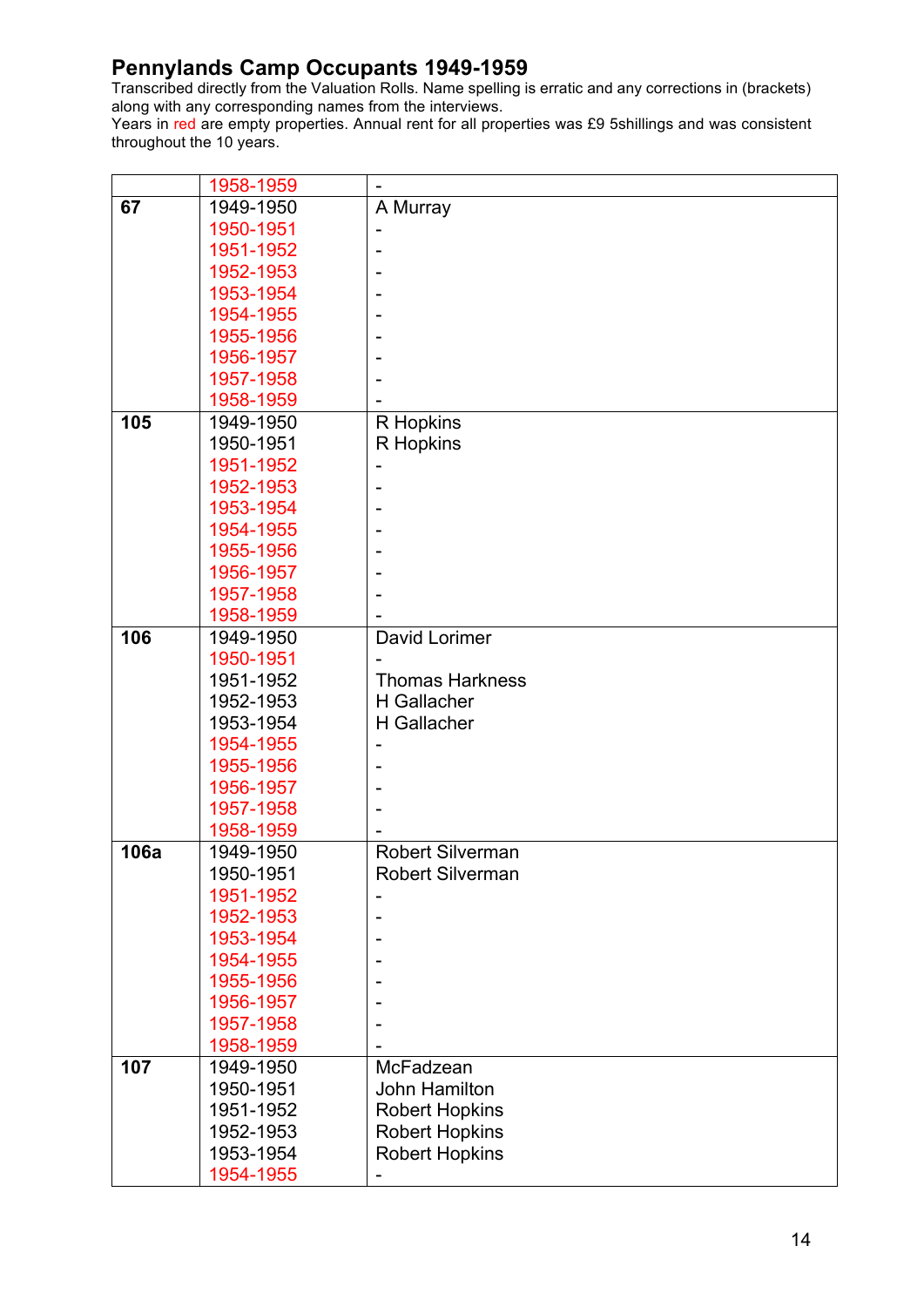Transcribed directly from the Valuation Rolls. Name spelling is erratic and any corrections in (brackets) along with any corresponding names from the interviews.

|      | 1955-1956 | $\overline{\phantom{0}}$ |
|------|-----------|--------------------------|
|      | 1956-1957 |                          |
|      | 1957-1958 |                          |
|      | 1958-1959 |                          |
| 107a | 1949-1950 | <b>James Ross</b>        |
|      | 1950-1951 |                          |
|      | 1951-1952 |                          |
|      | 1952-1953 |                          |
|      | 1953-1954 |                          |
|      | 1954-1955 |                          |
|      | 1955-1956 |                          |
|      | 1956-1957 |                          |
|      | 1957-1958 |                          |
|      | 1958-1959 |                          |
| 108  | 1949-1950 | <b>Fred Cherry</b>       |
|      | 1950-1951 | <b>Fred Cherry</b>       |
|      | 1951-1952 | <b>Fred Cherry</b>       |
|      | 1952-1953 | <b>Fred Cherry</b>       |
|      | 1953-1954 | <b>Fred Cherry</b>       |
|      | 1954-1955 |                          |
|      | 1955-1956 |                          |
|      | 1956-1957 |                          |
|      | 1957-1958 |                          |
|      | 1958-1959 |                          |
|      |           |                          |
| 109  | 1949-1950 | <b>Robert McDougall</b>  |
|      | 1950-1951 |                          |
|      | 1951-1952 |                          |
|      | 1952-1953 |                          |
|      | 1953-1954 |                          |
|      | 1954-1955 |                          |
|      | 1955-1956 |                          |
|      | 1956-1957 |                          |
|      | 1957-1958 |                          |
|      | 1958-1959 |                          |
| 109a | 1949-1950 | <b>Muir Nisbet</b>       |
|      | 1950-1951 | <b>Muir Nisbet</b>       |
|      | 1951-1952 | <b>Muir Nisbet</b>       |
|      | 1952-1953 | <b>Muir Nisbet</b>       |
|      | 1953-1954 | <b>Muir Nisbet</b>       |
|      | 1954-1955 | ٠                        |
|      | 1955-1956 |                          |
|      | 1956-1957 |                          |
|      | 1957-1958 |                          |
|      | 1958-1959 |                          |
| 110  | 1949-1950 | <b>Terrence Burns</b>    |
|      | 1950-1951 | <b>Terrence Burns</b>    |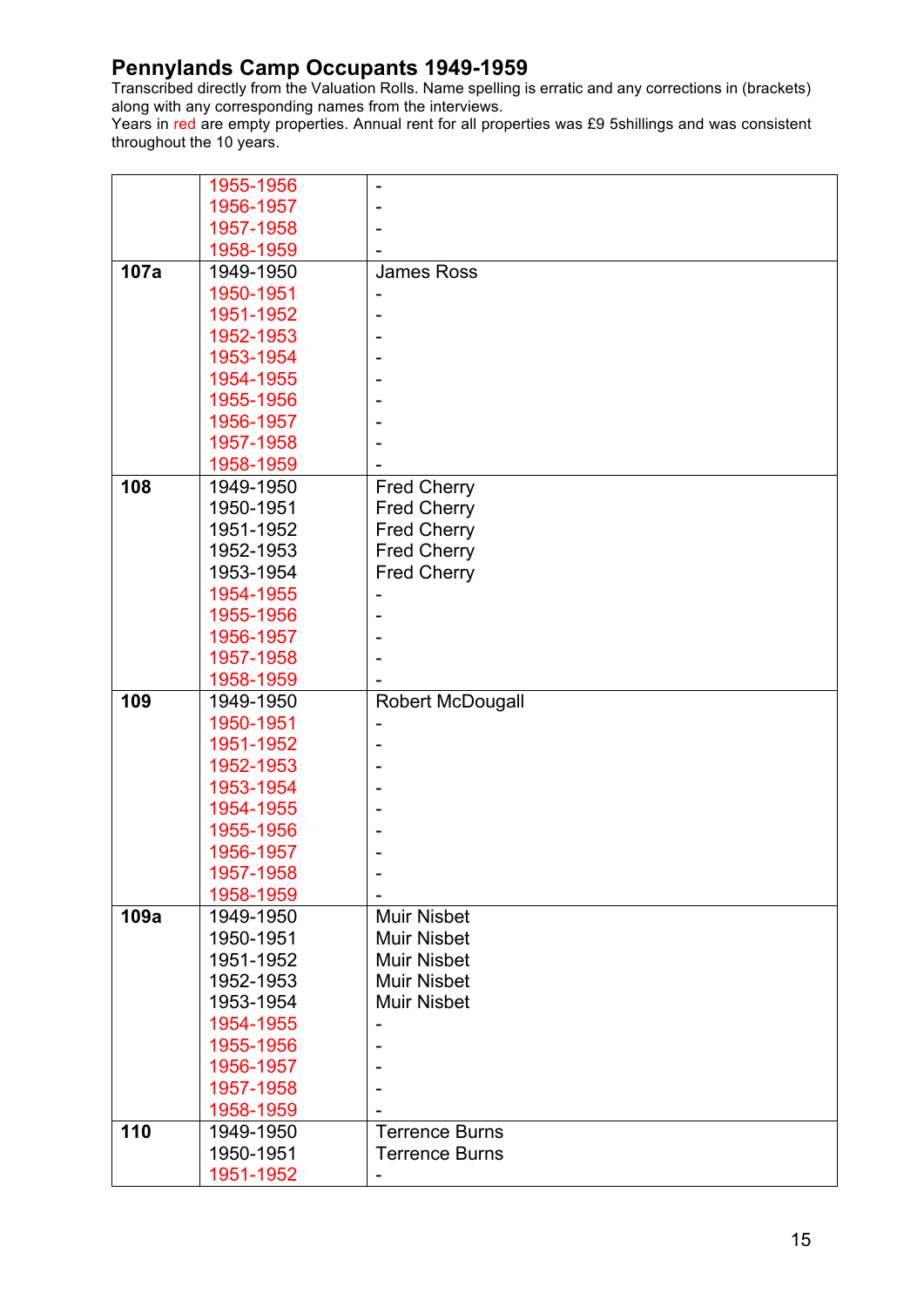Transcribed directly from the Valuation Rolls. Name spelling is erratic and any corrections in (brackets) along with any corresponding names from the interviews.

|      | 1952-1953 | $\overline{a}$           |
|------|-----------|--------------------------|
|      | 1953-1954 |                          |
|      | 1954-1955 |                          |
|      | 1955-1956 |                          |
|      | 1956-1957 |                          |
|      | 1957-1958 |                          |
|      | 1958-1959 |                          |
| 110a | 1949-1950 | <b>Cherek Feliks</b>     |
|      | 1950-1951 | Andrew B Love            |
|      | 1951-1952 |                          |
|      | 1952-1953 |                          |
|      | 1953-1954 |                          |
|      | 1954-1955 |                          |
|      | 1955-1956 |                          |
|      | 1956-1957 |                          |
|      | 1957-1958 |                          |
|      | 1958-1959 |                          |
| 111  | 1949-1950 | <b>Gilbert Templeton</b> |
|      | 1950-1951 |                          |
|      | 1951-1952 |                          |
|      | 1952-1953 | <b>William B Carroll</b> |
|      | 1953-1954 | <b>William B Carroll</b> |
|      | 1954-1955 |                          |
|      | 1955-1956 |                          |
|      | 1956-1957 |                          |
|      |           |                          |
|      | 1957-1958 |                          |
| 111a | 1958-1959 |                          |
|      | 1949-1950 | <b>Robert Kennedy</b>    |
|      | 1950-1951 | <b>Robert Kennedy</b>    |
|      | 1951-1952 | <b>Robert Kennedy</b>    |
|      | 1952-1953 |                          |
|      | 1953-1954 |                          |
|      | 1954-1955 |                          |
|      | 1955-1956 | $\overline{a}$           |
|      | 1956-1957 |                          |
|      | 1957-1958 |                          |
| 112  | 1958-1959 |                          |
|      | 1949-1950 | John Swegsta             |
|      | 1950-1951 | John Swegsta             |
|      | 1951-1952 |                          |
|      | 1952-1953 |                          |
|      | 1953-1954 |                          |
|      | 1954-1955 |                          |
|      | 1955-1956 |                          |
|      | 1956-1957 |                          |
|      | 1957-1958 |                          |
|      | 1958-1959 |                          |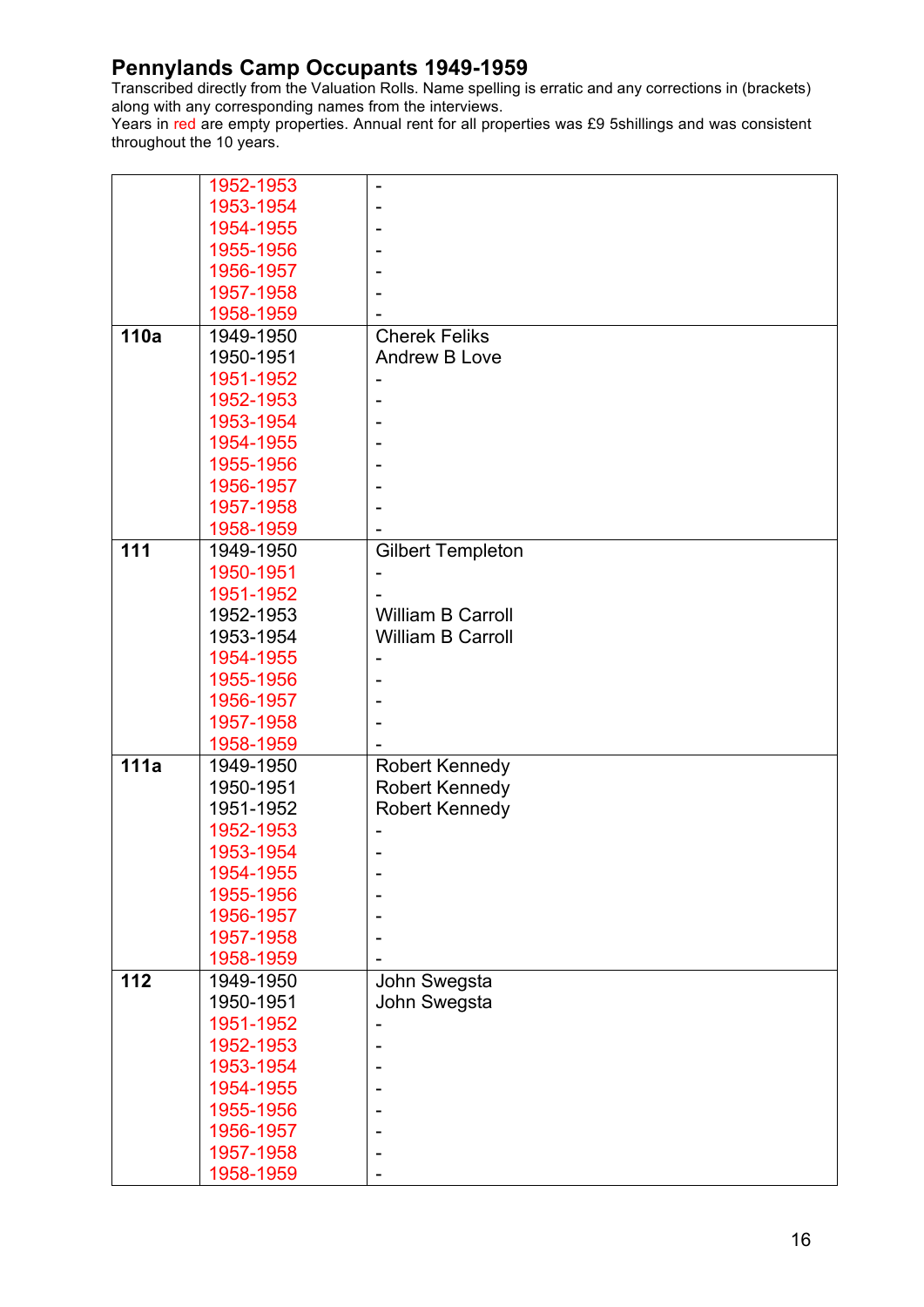Transcribed directly from the Valuation Rolls. Name spelling is erratic and any corrections in (brackets) along with any corresponding names from the interviews.

| 112a | 1949-1950 | <b>Mary Somerville</b>   |
|------|-----------|--------------------------|
|      | 1950-1951 | <b>Hugh Somerville</b>   |
|      | 1951-1952 | <b>Mary Somerville</b>   |
|      | 1952-1953 | <b>Mary Somerville</b>   |
|      | 1953-1954 | <b>Mary Somerville</b>   |
|      | 1954-1955 |                          |
|      | 1955-1956 | ۰                        |
|      | 1956-1957 |                          |
|      | 1957-1958 |                          |
|      |           |                          |
| 113  | 1958-1959 | William B Carroll        |
|      | 1949-1950 |                          |
|      | 1950-1951 | <b>William B Carroll</b> |
|      | 1951-1952 | <b>William B Carroll</b> |
|      | 1952-1953 |                          |
|      | 1953-1954 |                          |
|      | 1954-1955 |                          |
|      | 1955-1956 |                          |
|      | 1956-1957 |                          |
|      | 1957-1958 |                          |
|      | 1958-1959 |                          |
| 113a | 1949-1950 | Joseph Lomako            |
|      | 1950-1951 | Joseph Lomak             |
|      | 1951-1952 |                          |
|      | 1952-1953 |                          |
|      | 1953-1954 |                          |
|      | 1954-1955 |                          |
|      | 1955-1956 |                          |
|      | 1956-1957 |                          |
|      | 1957-1958 |                          |
|      | 1958-1959 |                          |
| 114  | 1949-1950 | <b>Alexander McClure</b> |
|      | 1950-1951 | <b>Alexander McClure</b> |
|      | 1951-1952 |                          |
|      | 1952-1953 |                          |
|      | 1953-1954 |                          |
|      | 1954-1955 |                          |
|      | 1955-1956 |                          |
|      | 1956-1957 |                          |
|      | 1957-1958 |                          |
|      | 1958-1959 |                          |
| 114a | 1949-1950 | <b>Thomas McGee</b>      |
|      | 1950-1951 |                          |
|      | 1951-1952 | ۰                        |
|      | 1952-1953 |                          |
|      | 1953-1954 |                          |
|      | 1954-1955 |                          |
|      | 1955-1956 |                          |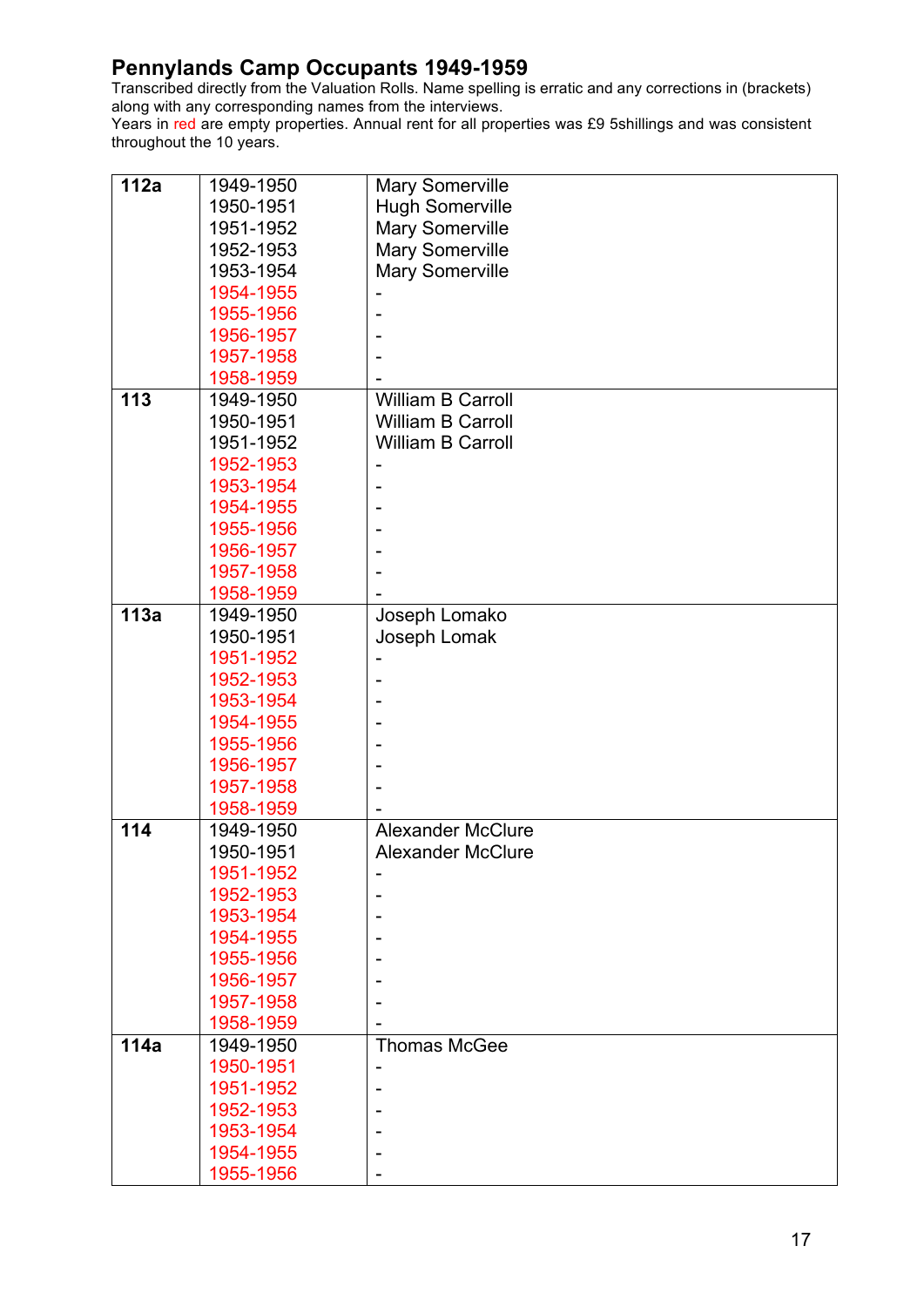Transcribed directly from the Valuation Rolls. Name spelling is erratic and any corrections in (brackets) along with any corresponding names from the interviews.

|      | 1956-1957              |                         |
|------|------------------------|-------------------------|
|      | 1957-1958              |                         |
|      | 1958-1959              |                         |
| 117  | 1949-1950              |                         |
|      | 1950-1951              | James Wallace           |
|      | 1950-1951              | <b>Thomas McFadzean</b> |
|      | 1951-1952              | <b>James Wallace</b>    |
|      | 1952-1953              |                         |
|      | 1953-1954              |                         |
|      | 1954-1955              |                         |
|      | 1955-1956              |                         |
|      | 1956-1957              |                         |
|      | 1957-1958              |                         |
|      | 1958-1959              |                         |
| 145  | 1949-1950              | <b>Richard Ramsay</b>   |
|      | 1950-1951              | <b>Richard Ramsay</b>   |
|      | 1951-1952              |                         |
|      | 1952-1953              |                         |
|      | 1953-1954              |                         |
|      | 1954-1955              |                         |
|      | 1955-1956              |                         |
|      | 1956-1957              |                         |
|      | 1957-1958              |                         |
|      | 1958-1959              |                         |
| 145a | 1949-1950              | Weir                    |
|      | 1950-1951              | <b>Matthew Weir</b>     |
|      | 1951-1952              |                         |
|      | 1952-1953              |                         |
|      | 1953-1954              |                         |
|      | 1954-1955              |                         |
|      | 1955-1956              |                         |
|      | 1956-1957              |                         |
|      | 1957-1958              |                         |
|      | 1958-1959              |                         |
| 146  | 1949-1950              | Simpson                 |
|      | 1949-1950              | David Hamilton          |
|      | 1950-1951              | David Hamilton          |
|      | 1951-1952              | <b>Matthew Weir</b>     |
|      | 1952-1953              |                         |
|      | 1953-1954              |                         |
|      | 1954-1955              |                         |
|      | 1955-1956              |                         |
|      | 1956-1957              |                         |
|      | 1957-1958              |                         |
|      | 1958-1959              |                         |
| 148  |                        |                         |
|      | 1949-1950<br>1950-1951 | Hugh Cameron            |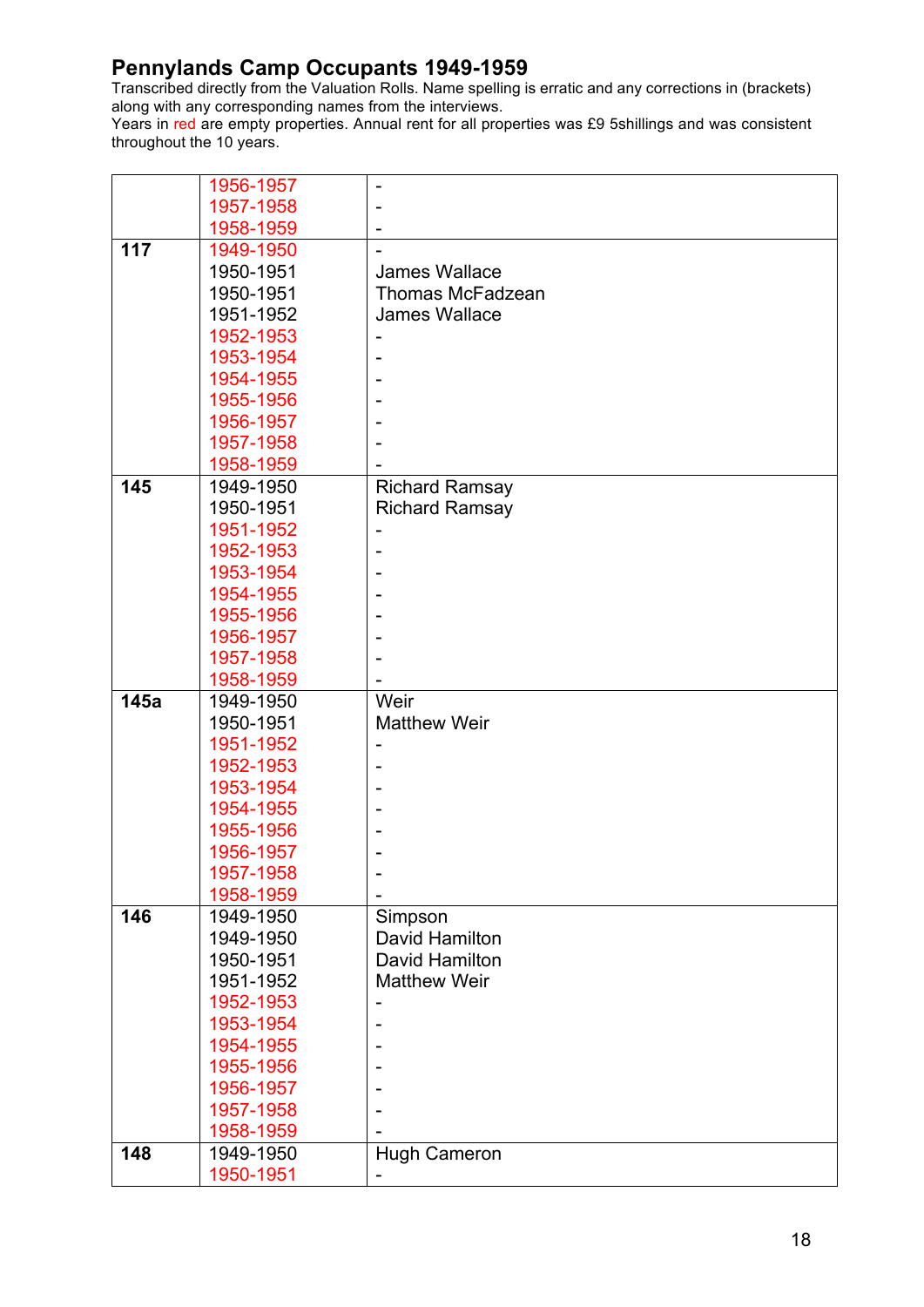Transcribed directly from the Valuation Rolls. Name spelling is erratic and any corrections in (brackets) along with any corresponding names from the interviews.

|      | 1951-1952 |                          |
|------|-----------|--------------------------|
|      | 1952-1953 |                          |
|      | 1953-1954 |                          |
|      | 1954-1955 |                          |
|      | 1955-1956 |                          |
|      | 1956-1957 |                          |
|      | 1957-1958 |                          |
|      | 1958-1959 |                          |
| 148a | 1949-1950 | <b>William McIlvaney</b> |
|      | 1950-1951 | <b>William McIlvaney</b> |
|      | 1951-1952 | <b>William McIlvaney</b> |
|      |           |                          |
|      | 1952-1953 | ۰                        |
|      | 1953-1954 |                          |
|      | 1954-1955 |                          |
|      | 1955-1956 |                          |
|      | 1956-1957 |                          |
|      | 1957-1958 |                          |
|      | 1958-1959 |                          |
| 149  | 1949-1950 | Anthony Burinski         |
|      | 1950-1951 | Anthony Burinski         |
|      | 1951-1952 | <b>Robert Graham</b>     |
|      | 1952-1953 | <b>Robert Graham</b>     |
|      | 1953-1954 | <b>Robert Graham</b>     |
|      | 1954-1955 |                          |
|      | 1955-1956 | ۰                        |
|      | 1956-1957 |                          |
|      | 1957-1958 |                          |
|      | 1958-1959 |                          |
| 149a | 1949-1950 | J Smith                  |
|      | 1950-1951 | J Smith                  |
|      | 1951-1952 | J Smith                  |
|      | 1952-1953 |                          |
|      | 1953-1954 |                          |
|      | 1954-1955 |                          |
|      | 1955-1956 |                          |
|      | 1956-1957 |                          |
|      | 1957-1958 |                          |
|      | 1958-1959 |                          |
| 150  | 1949-1950 | J Stirling               |
|      | 1950-1951 | J Stirling               |
|      | 1951-1952 | ۰                        |
|      | 1952-1953 | Joseph Smith             |
|      | 1953-1954 |                          |
|      | 1954-1955 |                          |
|      | 1955-1956 |                          |
|      | 1956-1957 |                          |
|      | 1957-1958 |                          |
|      |           |                          |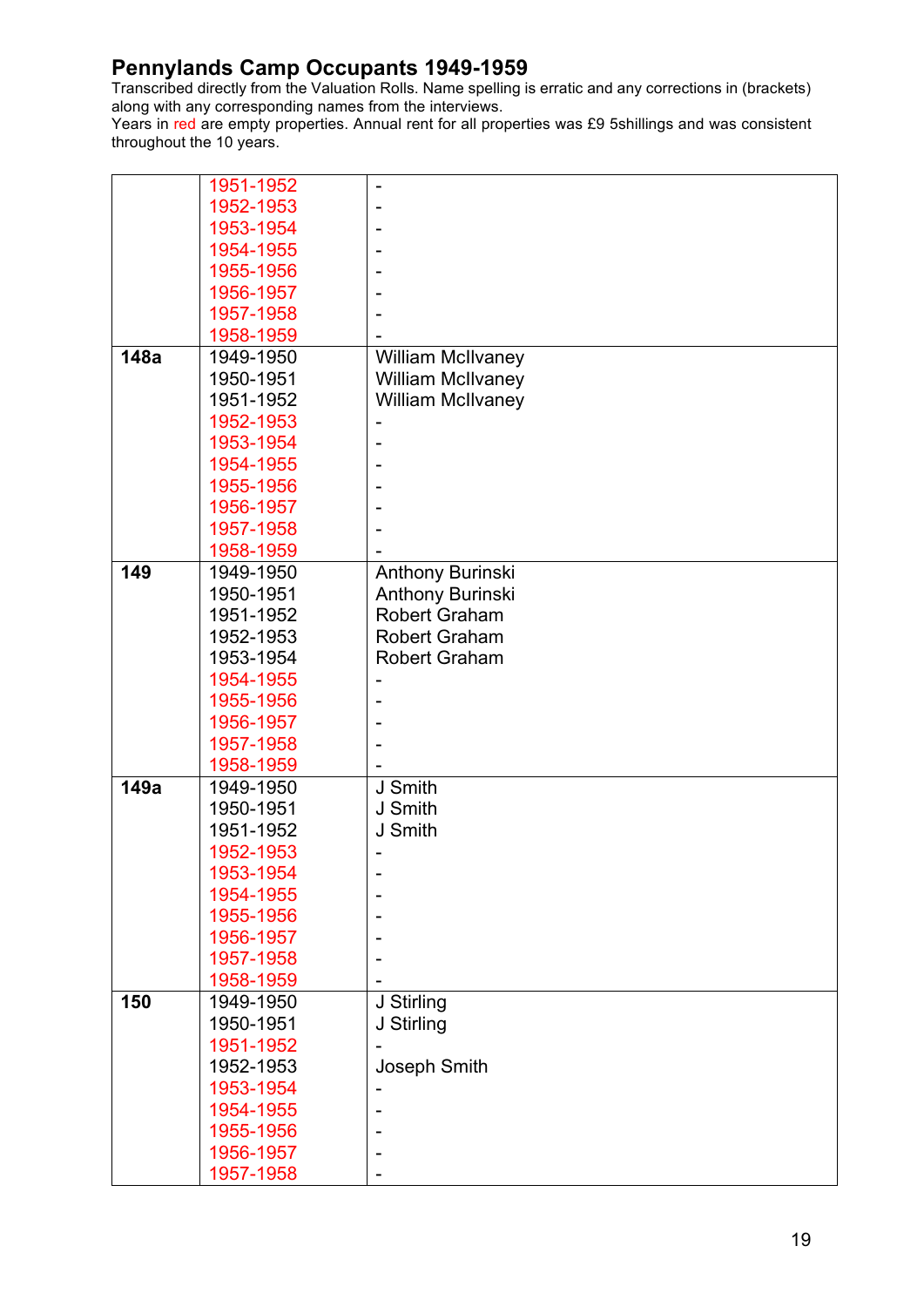Transcribed directly from the Valuation Rolls. Name spelling is erratic and any corrections in (brackets) along with any corresponding names from the interviews.

|      | 1958-1959 | $\overline{\phantom{a}}$ |
|------|-----------|--------------------------|
| 150a | 1949-1950 | <b>James Park</b>        |
|      | 1950-1951 | <b>Robert Hume</b>       |
|      | 1951-1952 | $\overline{\phantom{a}}$ |
|      | 1952-1953 |                          |
|      | 1953-1954 |                          |
|      | 1954-1955 |                          |
|      | 1955-1956 |                          |
|      | 1956-1957 |                          |
|      | 1957-1958 |                          |
|      | 1958-1959 |                          |
| 151  | 1949-1950 | <b>Robert McNeish</b>    |
|      | 1950-1951 | <b>Robert McNeish</b>    |
|      | 1951-1952 | $\overline{\phantom{a}}$ |
|      | 1952-1953 | $\overline{\phantom{a}}$ |
|      | 1953-1954 |                          |
|      | 1954-1955 |                          |
|      | 1955-1956 |                          |
|      | 1956-1957 |                          |
|      | 1957-1958 |                          |
|      | 1958-1959 |                          |
| 151a | 1949-1950 | <b>G McConnell</b>       |
|      | 1950-1951 |                          |
|      | 1951-1952 |                          |
|      | 1952-1953 |                          |
|      | 1953-1954 |                          |
|      | 1954-1955 |                          |
|      | 1955-1956 |                          |
|      | 1956-1957 |                          |
|      | 1957-1958 |                          |
|      | 1958-1959 |                          |
| 152  | 1949-1950 | Gavin Ramsay             |
|      | 1950-1951 | John Toy                 |
|      | 1951-1952 | ۰                        |
|      | 1952-1953 |                          |
|      | 1953-1954 |                          |
|      | 1954-1955 |                          |
|      | 1955-1956 |                          |
|      | 1956-1957 |                          |
|      | 1957-1958 |                          |
|      | 1958-1959 |                          |
| 152a | 1949-1950 | <b>Frederick Wilson</b>  |
|      | 1950-1951 | <b>Frederick Wilson</b>  |
|      | 1951-1952 |                          |
|      | 1952-1953 |                          |
|      | 1953-1954 |                          |
|      | 1954-1955 |                          |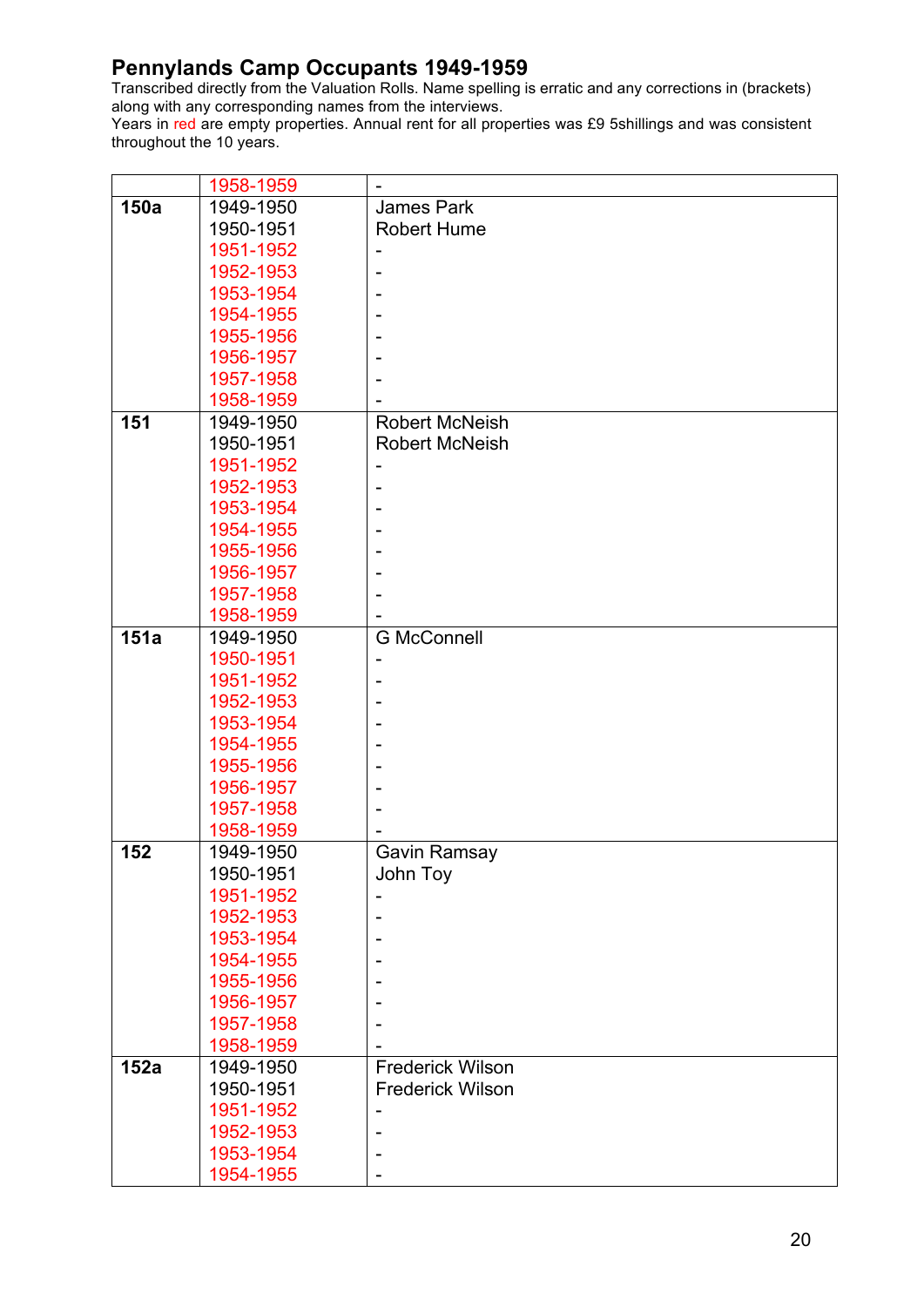Transcribed directly from the Valuation Rolls. Name spelling is erratic and any corrections in (brackets) along with any corresponding names from the interviews.

|      | 1955-1956 |                         |
|------|-----------|-------------------------|
|      | 1956-1957 |                         |
|      | 1957-1958 |                         |
|      | 1958-1959 |                         |
| 155  | 1949-1950 | T Walsh                 |
|      | 1950-1951 | <b>T</b> Walsh          |
|      | 1951-1952 |                         |
|      | 1952-1953 | <b>George McConnell</b> |
|      | 1953-1954 | <b>George McConnell</b> |
|      | 1954-1955 |                         |
|      | 1955-1956 |                         |
|      | 1956-1957 |                         |
|      | 1957-1958 |                         |
|      | 1958-1959 |                         |
| 155a | 1949-1950 | F Stangrestke           |
|      | 1950-1951 | <b>Robert Elliot</b>    |
|      | 1951-1952 |                         |
|      | 1952-1953 |                         |
|      | 1953-1954 |                         |
|      | 1954-1955 |                         |
|      | 1955-1956 |                         |
|      | 1956-1957 |                         |
|      | 1957-1958 |                         |
|      | 1958-1959 |                         |
| 155b | 1949-1950 | James Lyle              |
|      | 1950-1951 | James Lyle              |
|      | 1951-1952 | James Lyle              |
|      | 1952-1953 |                         |
|      | 1953-1954 |                         |
|      | 1954-1955 |                         |
|      | 1955-1956 |                         |
|      | 1956-1957 |                         |
|      | 1957-1958 |                         |
|      | 1958-1959 |                         |
| 155c | 1949-1950 | James Leitch            |
|      | 1950-1951 | James Leitch            |
|      | 1951-1952 | <b>G</b> Mitchell       |
|      | 1952-1953 | George Mitchell         |
|      | 1953-1954 | <b>George Mitchell</b>  |
|      | 1954-1955 |                         |
|      | 1955-1956 |                         |
|      | 1956-1957 |                         |
|      | 1957-1958 |                         |
|      | 1958-1959 |                         |
| 155d | 1949-1950 | <b>John Hamilton</b>    |
|      | 1950-1951 |                         |
|      | 1951-1952 |                         |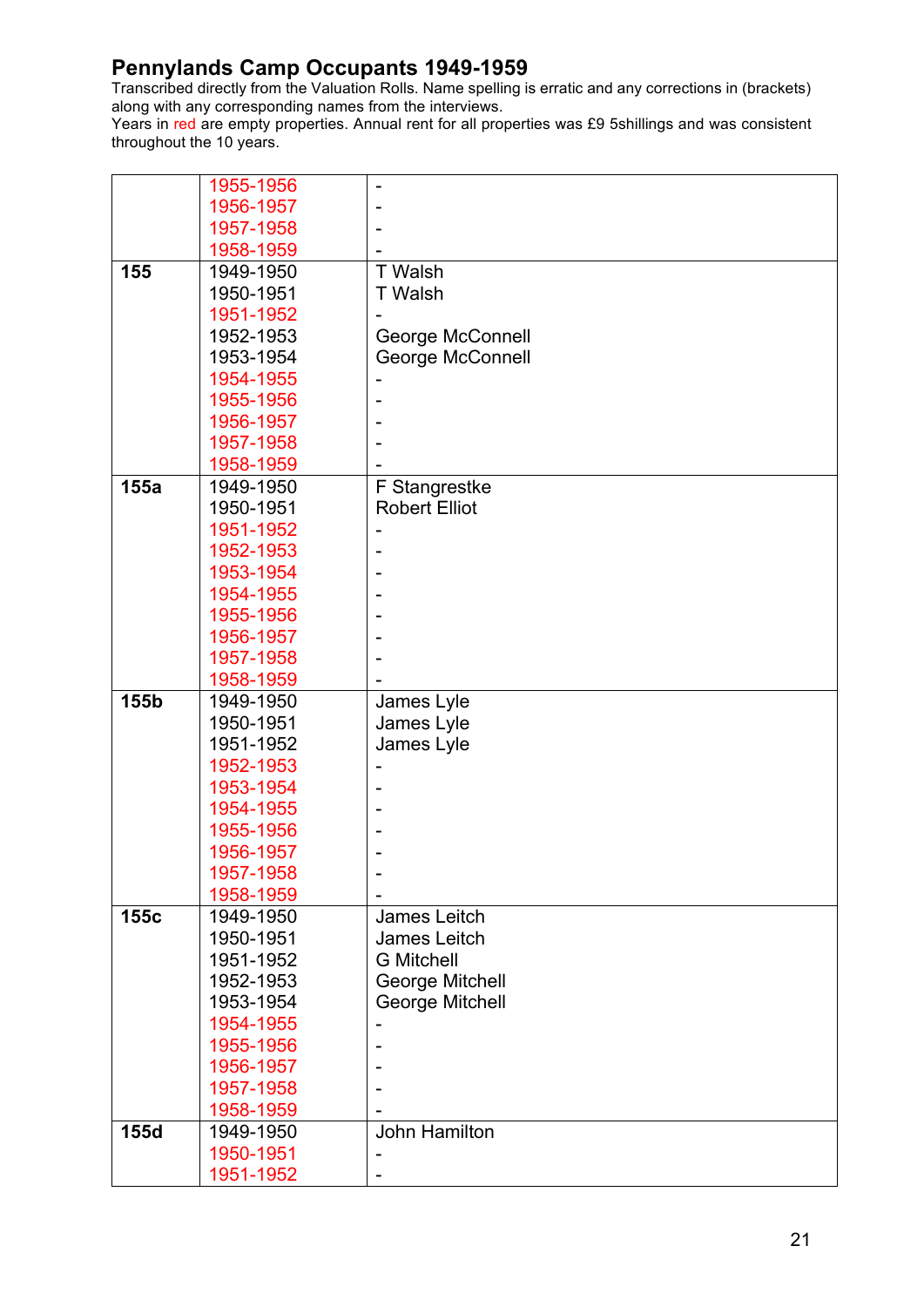Transcribed directly from the Valuation Rolls. Name spelling is erratic and any corrections in (brackets) along with any corresponding names from the interviews.

|      | 1952-1953 | $\overline{a}$         |
|------|-----------|------------------------|
|      | 1953-1954 |                        |
|      | 1954-1955 |                        |
|      | 1955-1956 |                        |
|      | 1956-1957 |                        |
|      | 1957-1958 |                        |
|      | 1958-1959 |                        |
| 156  | 1949-1950 | <b>Andrew Spittal</b>  |
|      | 1950-1951 | <b>Andrew Spittal</b>  |
|      | 1951-1952 |                        |
|      | 1952-1953 |                        |
|      | 1953-1954 |                        |
|      | 1954-1955 |                        |
|      | 1955-1956 |                        |
|      | 1956-1957 |                        |
|      | 1957-1958 |                        |
|      | 1958-1959 |                        |
| 156a | 1949-1950 | <b>Robert Murphy</b>   |
|      | 1950-1951 | <b>Robert Murphy</b>   |
|      | 1951-1952 |                        |
|      | 1952-1953 | ۰                      |
|      | 1953-1954 |                        |
|      | 1954-1955 |                        |
|      | 1955-1956 |                        |
|      | 1956-1957 |                        |
|      | 1957-1958 |                        |
|      | 1958-1959 |                        |
| 156b | 1949-1950 | James Galloway         |
|      | 1950-1951 |                        |
|      | 1951-1952 |                        |
|      | 1952-1953 |                        |
|      | 1953-1954 |                        |
|      | 1954-1955 |                        |
|      | 1955-1956 | $\overline{a}$         |
|      | 1956-1957 |                        |
|      | 1957-1958 |                        |
|      | 1958-1959 |                        |
| 156c | 1949-1950 | <b>Thomas Harkness</b> |
|      | 1950-1951 | <b>Thomas Harkness</b> |
|      | 1951-1952 | ۰                      |
|      | 1952-1953 |                        |
|      | 1953-1954 |                        |
|      | 1954-1955 |                        |
|      | 1955-1956 |                        |
|      |           |                        |
|      | 1956-1957 |                        |
|      | 1957-1958 |                        |
|      | 1958-1959 |                        |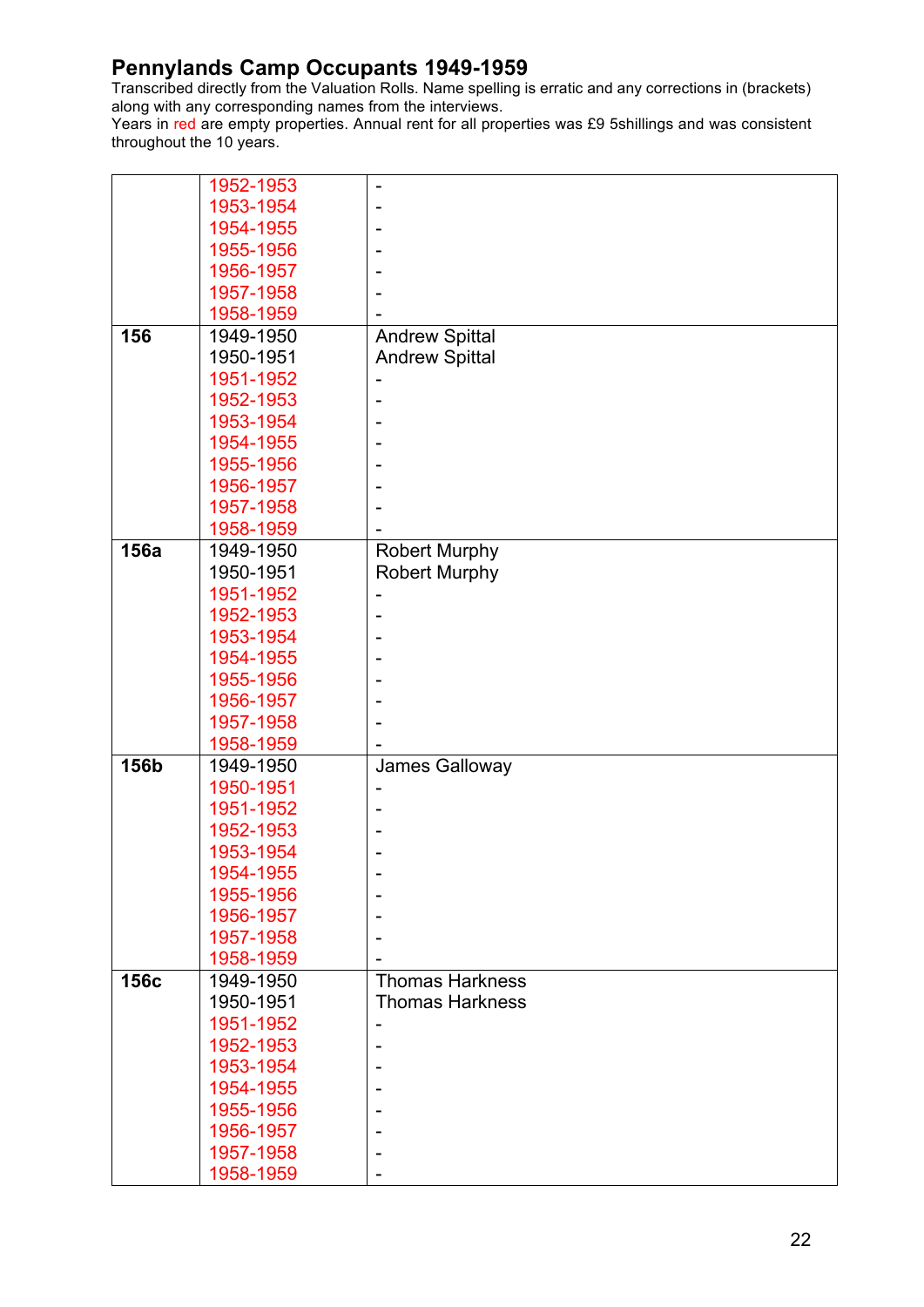Transcribed directly from the Valuation Rolls. Name spelling is erratic and any corrections in (brackets) along with any corresponding names from the interviews.

| 156d | 1949-1950 | <b>William Dootson</b> |
|------|-----------|------------------------|
|      | 1950-1951 | <b>William Radburn</b> |
|      | 1951-1952 |                        |
|      | 1952-1953 | $\overline{a}$         |
|      | 1953-1954 |                        |
|      | 1954-1955 |                        |
|      | 1955-1956 |                        |
|      | 1956-1957 |                        |
|      | 1957-1958 |                        |
|      | 1958-1959 |                        |
| 157  | 1949-1950 | <b>William Shields</b> |
|      | 1950-1951 | Mary McCulloch         |
|      | 1951-1952 |                        |
|      | 1952-1953 |                        |
|      | 1953-1954 |                        |
|      | 1954-1955 |                        |
|      | 1955-1956 |                        |
|      | 1956-1957 |                        |
|      | 1957-1958 |                        |
|      | 1958-1959 |                        |
| 157a | 1949-1950 | A Quelsh               |
|      | 1950-1951 | <b>G</b> Mitchell      |
|      | 1951-1952 | -                      |
|      | 1952-1953 |                        |
|      | 1953-1954 |                        |
|      | 1954-1955 |                        |
|      | 1955-1956 |                        |
|      | 1956-1957 |                        |
|      | 1957-1958 |                        |
|      | 1958-1959 |                        |
| 157b | 1949-1950 | <b>Gordon Dunlop</b>   |
|      | 1950-1951 | <b>William Shields</b> |
|      | 1951-1952 |                        |
|      | 1952-1953 |                        |
|      | 1953-1954 |                        |
|      | 1954-1955 |                        |
|      | 1955-1956 |                        |
|      | 1956-1957 |                        |
|      | 1957-1958 |                        |
|      | 1958-1959 |                        |
| 157c | 1949-1950 | David McCleod          |
|      | 1950-1951 | David McCleod          |
|      | 1951-1952 | Ē,                     |
|      | 1952-1953 |                        |
|      | 1953-1954 |                        |
|      | 1954-1955 |                        |
|      | 1955-1956 |                        |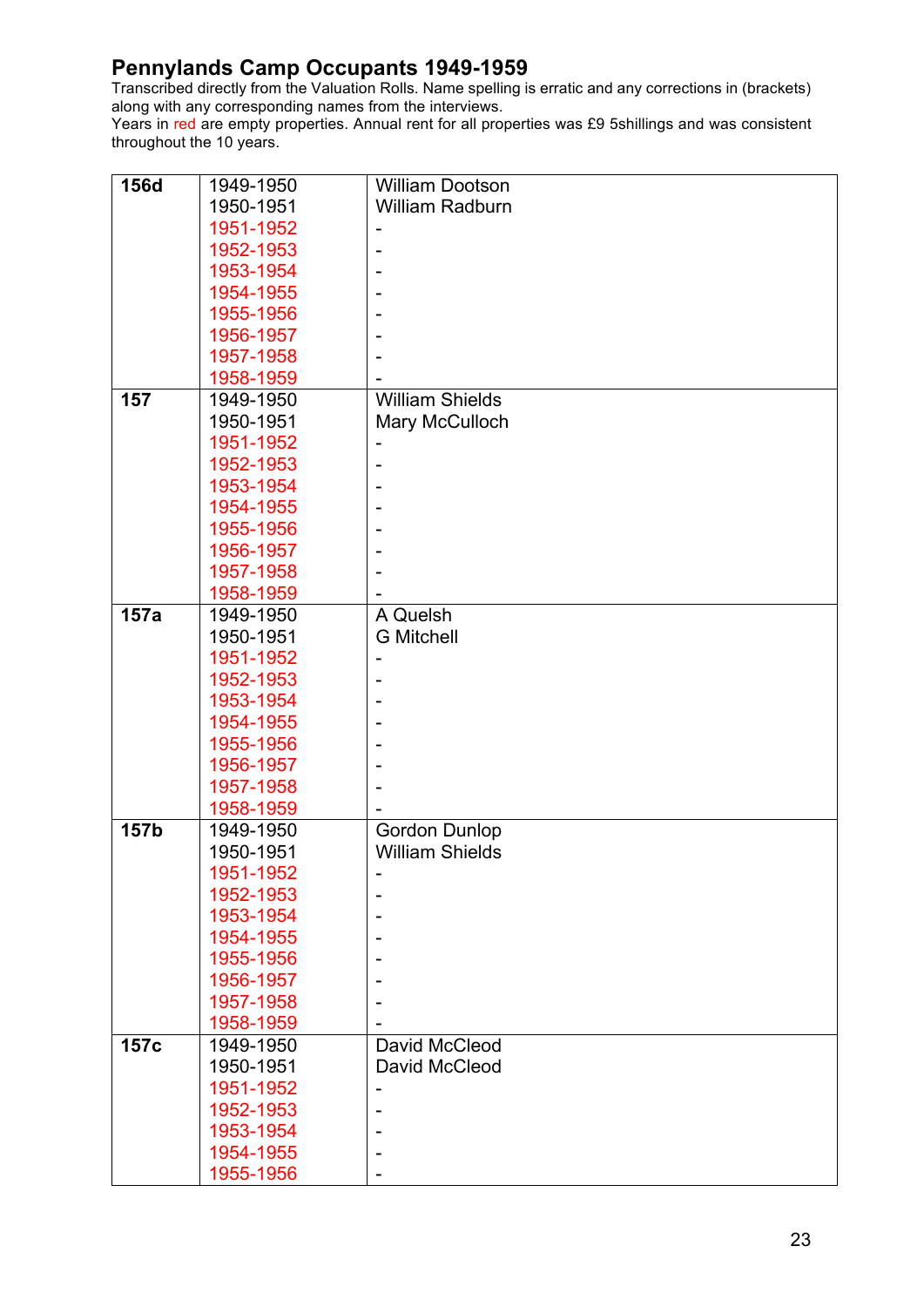Transcribed directly from the Valuation Rolls. Name spelling is erratic and any corrections in (brackets) along with any corresponding names from the interviews.

|      | 1956-1957 |                      |
|------|-----------|----------------------|
|      | 1957-1958 |                      |
|      | 1958-1959 |                      |
| 157d | 1949-1950 | <b>Robert Graham</b> |
|      | 1950-1951 | <b>Robert Graham</b> |
|      | 1951-1952 |                      |
|      | 1952-1953 |                      |
|      | 1953-1954 |                      |
|      | 1954-1955 |                      |
|      | 1955-1956 |                      |
|      | 1956-1957 |                      |
|      | 1957-1958 |                      |
|      | 1958-1959 |                      |
| 164  | 1949-1950 | A Smith              |
|      | 1950-1951 | A Smith              |
|      | 1951-1952 | A Smith              |
|      | 1952-1953 | <b>Adam Smith</b>    |
|      | 1953-1954 | <b>Adam Smith</b>    |
|      | 1954-1955 |                      |
|      | 1955-1956 |                      |
|      | 1956-1957 |                      |
|      | 1957-1958 |                      |
|      | 1958-1959 |                      |
| 174  | 1949-1950 |                      |
|      | 1950-1951 | <b>Cherik Feliks</b> |
|      | 1951-1952 | <b>Cherik Feliks</b> |
|      | 1952-1953 | <b>Cherik Feliks</b> |
|      | 1953-1954 | <b>Cherik Feliks</b> |
|      | 1954-1955 |                      |
|      |           |                      |
|      | 1955-1956 |                      |
|      | 1956-1957 |                      |
|      | 1957-1958 |                      |
|      | 1958-1959 |                      |
| 199  | 1949-1950 | A Dorok              |
|      | 1950-1951 | <b>Marion Dorok</b>  |
|      | 1951-1952 |                      |
|      | 1952-1953 |                      |
|      | 1953-1954 |                      |
|      | 1954-1955 |                      |
|      | 1955-1956 |                      |
|      | 1956-1957 |                      |
|      | 1957-1958 |                      |
|      | 1958-1959 |                      |
| 199a | 1949-1950 | T Sadorski           |
|      | 1950-1951 | T Sadorski           |
|      | 1951-1952 | T Sadowski           |
|      | 1952-1953 | -                    |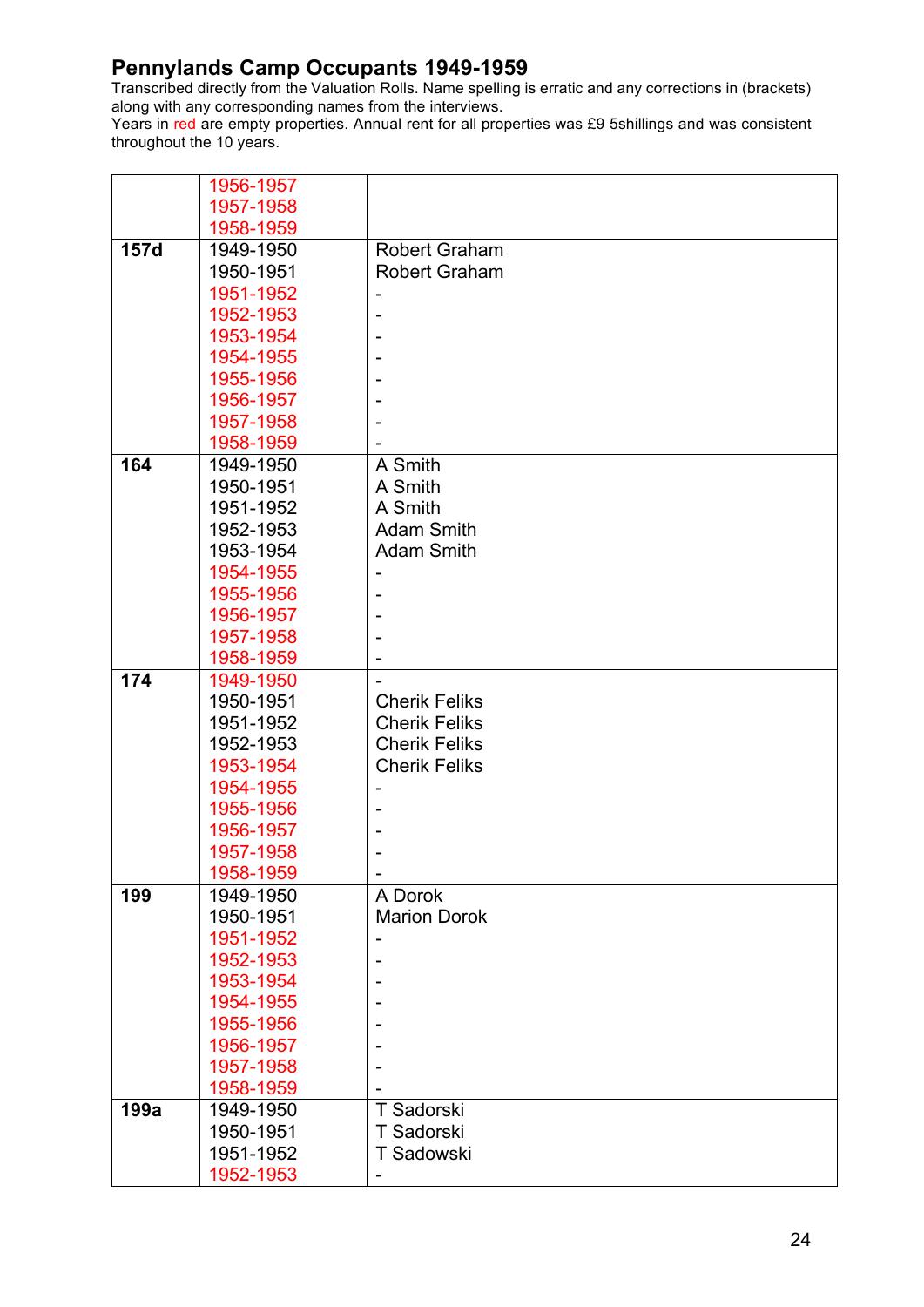Transcribed directly from the Valuation Rolls. Name spelling is erratic and any corrections in (brackets) along with any corresponding names from the interviews.

|      | 1953-1954 | ۰                         |
|------|-----------|---------------------------|
|      | 1954-1955 |                           |
|      | 1955-1956 |                           |
|      | 1956-1957 |                           |
|      | 1957-1958 |                           |
|      | 1958-1959 |                           |
| 200  | 1949-1950 | S Chorzampe               |
|      | 1949-1950 | M Pypa                    |
|      | 1950-1951 | S Chorzampe               |
|      | 1950-1951 | Nicholas Pypa             |
|      | 1951-1952 | Stanislia Chorzampe       |
|      | 1951-1952 | <b>William Radburn</b>    |
|      | 1952-1953 |                           |
|      | 1953-1954 |                           |
|      | 1954-1955 |                           |
|      | 1955-1956 |                           |
|      | 1956-1957 |                           |
|      | 1957-1958 |                           |
|      | 1958-1959 |                           |
| 206  | 1949-1950 | Jin Waskowski             |
|      | 1950-1951 | <b>Archibald Morrison</b> |
|      | 1950-1951 | Annie McCorquodale        |
|      | 1951-1952 |                           |
|      | 1952-1953 | ۰                         |
|      | 1953-1954 |                           |
|      | 1954-1955 |                           |
|      | 1955-1956 |                           |
|      | 1956-1957 |                           |
|      | 1957-1958 |                           |
|      | 1958-1959 |                           |
| 206a | 1949-1950 | David Docherty            |
|      | 1950-1951 | David Docherty            |
|      | 1951-1952 |                           |
|      | 1952-1953 |                           |
|      | 1953-1954 |                           |
|      | 1954-1955 |                           |
|      | 1955-1956 |                           |
|      | 1956-1957 |                           |
|      | 1957-1958 |                           |
|      | 1958-1959 |                           |
| 208  | 1949-1950 | H Gallacher               |
|      | 1950-1951 | H Gallacher               |
|      | 1951-1952 | H Gallacher               |
|      | 1952-1953 | $\overline{a}$            |
|      | 1953-1954 |                           |
|      | 1954-1955 |                           |
|      | 1955-1956 |                           |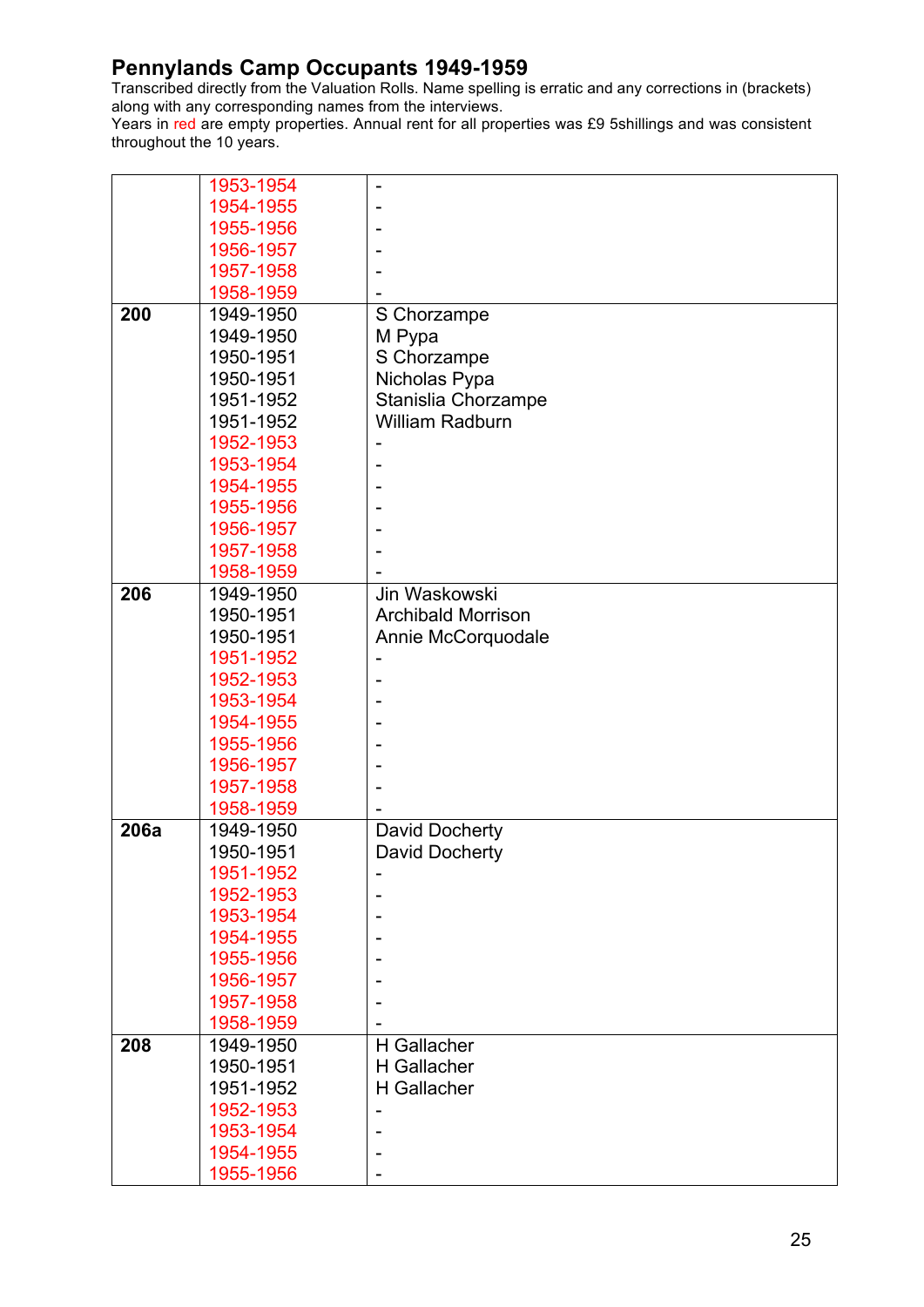Transcribed directly from the Valuation Rolls. Name spelling is erratic and any corrections in (brackets) along with any corresponding names from the interviews.

|      | 1956-1957 |                      |
|------|-----------|----------------------|
|      | 1957-1958 |                      |
|      | 1958-1959 |                      |
| 208a | 1949-1950 | Sommerville          |
|      | 1950-1951 | George Strain        |
|      | 1951-1952 | George Strain        |
|      | 1952-1953 |                      |
|      | 1953-1954 |                      |
|      | 1954-1955 |                      |
|      | 1955-1956 |                      |
|      | 1956-1957 |                      |
|      | 1957-1958 |                      |
|      | 1958-1959 |                      |
| 218  | 1949-1950 | Young                |
|      | 1950-1951 | <b>Quintin Young</b> |
|      | 1951-1952 |                      |
|      | 1952-1953 |                      |
|      | 1953-1954 |                      |
|      | 1954-1955 |                      |
|      | 1955-1956 |                      |
|      | 1956-1957 |                      |
|      | 1957-1958 |                      |
|      | 1958-1959 |                      |
| 219  | 1949-1950 | J Henderson          |
|      | 1950-1951 |                      |
|      | 1951-1952 |                      |
|      | 1952-1953 |                      |
|      | 1953-1954 |                      |
|      | 1954-1955 |                      |
|      | 1955-1956 |                      |
|      | 1956-1957 |                      |
|      | 1957-1958 |                      |
|      | 1958-1959 |                      |
| 220  | 1949-1950 | Morrison             |
|      | 1950-1951 | Polly Hudson         |
|      | 1951-1952 |                      |
|      | 1952-1953 |                      |
|      | 1953-1954 |                      |
|      | 1954-1955 |                      |
|      | 1955-1956 |                      |
|      | 1956-1957 |                      |
|      | 1957-1958 |                      |
|      | 1958-1959 |                      |
| 221  | 1949-1950 | William Hudson       |
|      | 1950-1951 |                      |
|      | 1951-1952 |                      |
|      | 1952-1953 |                      |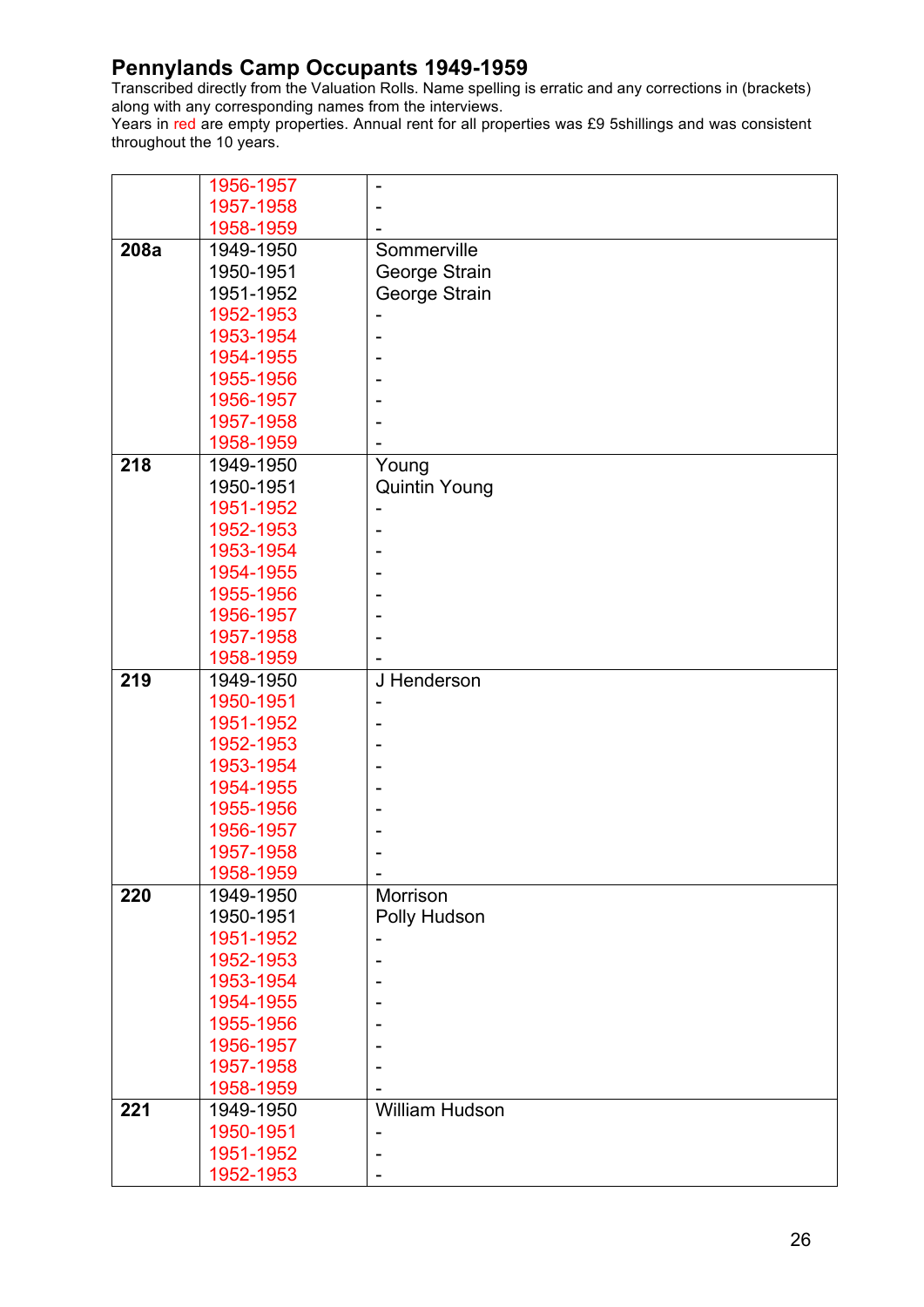Transcribed directly from the Valuation Rolls. Name spelling is erratic and any corrections in (brackets) along with any corresponding names from the interviews.

|      | 1953-1954 |                      |
|------|-----------|----------------------|
|      | 1954-1955 |                      |
|      | 1955-1956 |                      |
|      | 1956-1957 |                      |
|      | 1957-1958 |                      |
|      | 1958-1959 |                      |
| 221a | 1949-1950 |                      |
|      | 1950-1951 |                      |
|      | 1951-1952 | <b>Quintin Young</b> |
|      | 1952-1953 | <b>Quintin Young</b> |
|      | 1953-1954 |                      |
|      | 1954-1955 |                      |
|      | 1955-1956 |                      |
|      | 1956-1957 |                      |
|      | 1957-1958 |                      |
|      | 1958-1959 |                      |
| 222  | 1949-1950 | S Kelly              |
|      | 1950-1951 | <b>Susan Kelly</b>   |
|      | 1951-1952 | <b>Susan Kelly</b>   |
|      | 1952-1953 |                      |
|      | 1953-1954 |                      |
|      | 1954-1955 |                      |
|      | 1955-1956 |                      |
|      | 1956-1957 |                      |
|      | 1957-1958 |                      |
|      | 1958-1959 |                      |
| 223  | 1949-1950 | <b>G</b> Kelly       |
|      | 1950-1951 | Susan Kelly          |
|      | 1951-1952 | <b>G</b> Kelly       |
|      | 1952-1953 |                      |
|      | 1953-1954 |                      |
|      | 1954-1955 |                      |
|      | 1955-1956 |                      |
|      | 1956-1957 |                      |
|      | 1957-1958 |                      |
|      | 1958-1959 |                      |
| 225  | 1949-1950 |                      |
|      | 1950-1951 |                      |
|      | 1951-1952 | Joseph Cartner       |
|      | 1952-1953 |                      |
|      | 1953-1954 |                      |
|      | 1954-1955 |                      |
|      | 1955-1956 |                      |
|      | 1956-1957 |                      |
|      | 1957-1958 |                      |
|      | 1958-1959 |                      |
| 228  | 1949-1950 | F Stanzel            |